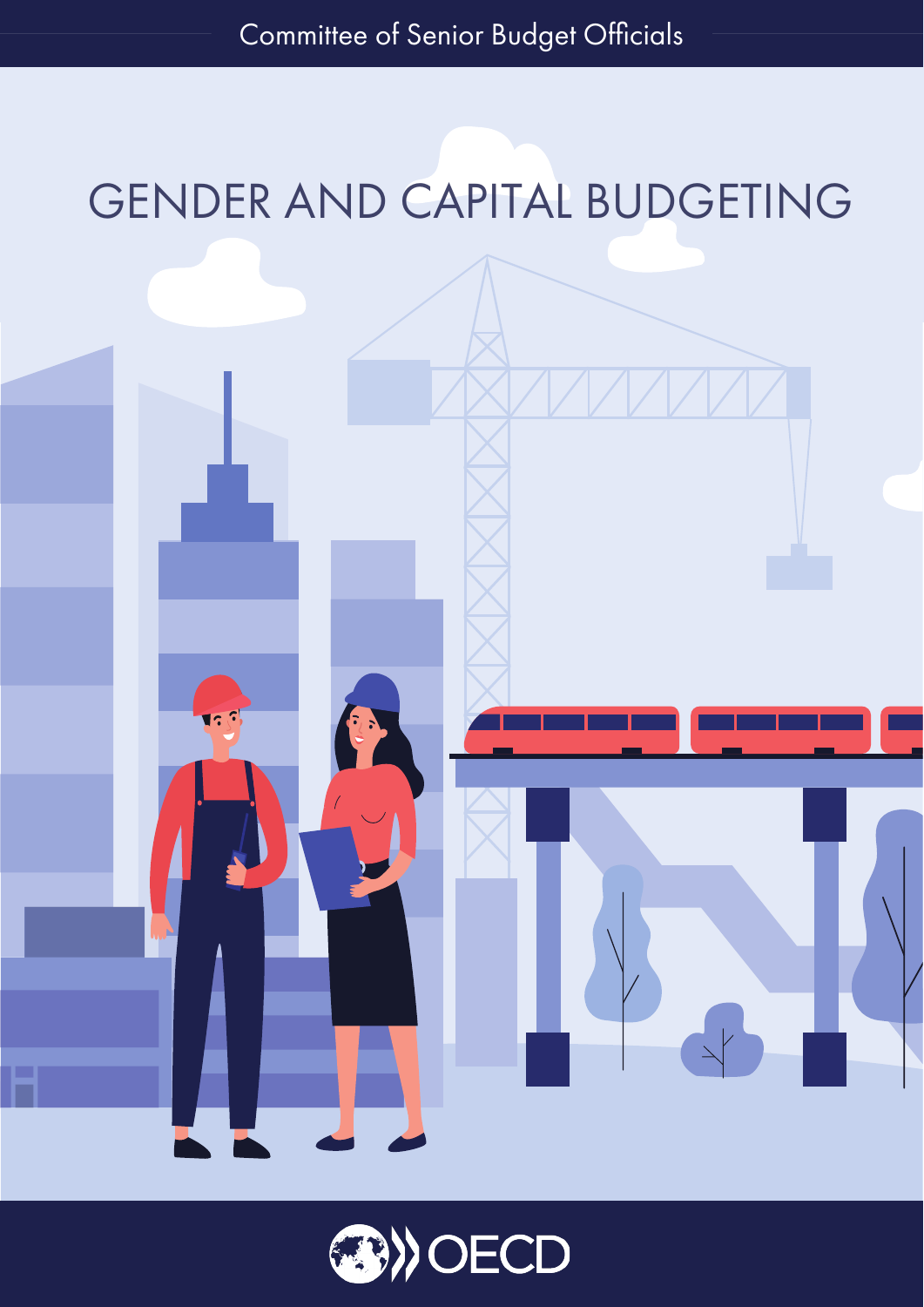

**Unclassified English - Or. English 6 July 2021**

#### **PUBLIC GOVERNANCE DIRECTORATE COMMITTEE OF SENIOR BUDGET OFFICIALS**

**Cancels & replaces the same document of 16 June 2021**

**Gender and Capital Budgeting**

This paper looks at how the impact of capital investment on gender equality can be taken into account during the budget process. Capital investment is a policy area that is often overlooked as genderrelevant. However, capital investment has a powerful impact on the way in which society operates. Ensuring that the design of capital projects considers gender impacts plays an important role in advancing gender equality.

Alfrun Tryggvadottir [\(Alfrun.Trygvadottir@oecd.org\)](mailto:Alfrun.Trygvadottir@oecd.org)

**JT03479283**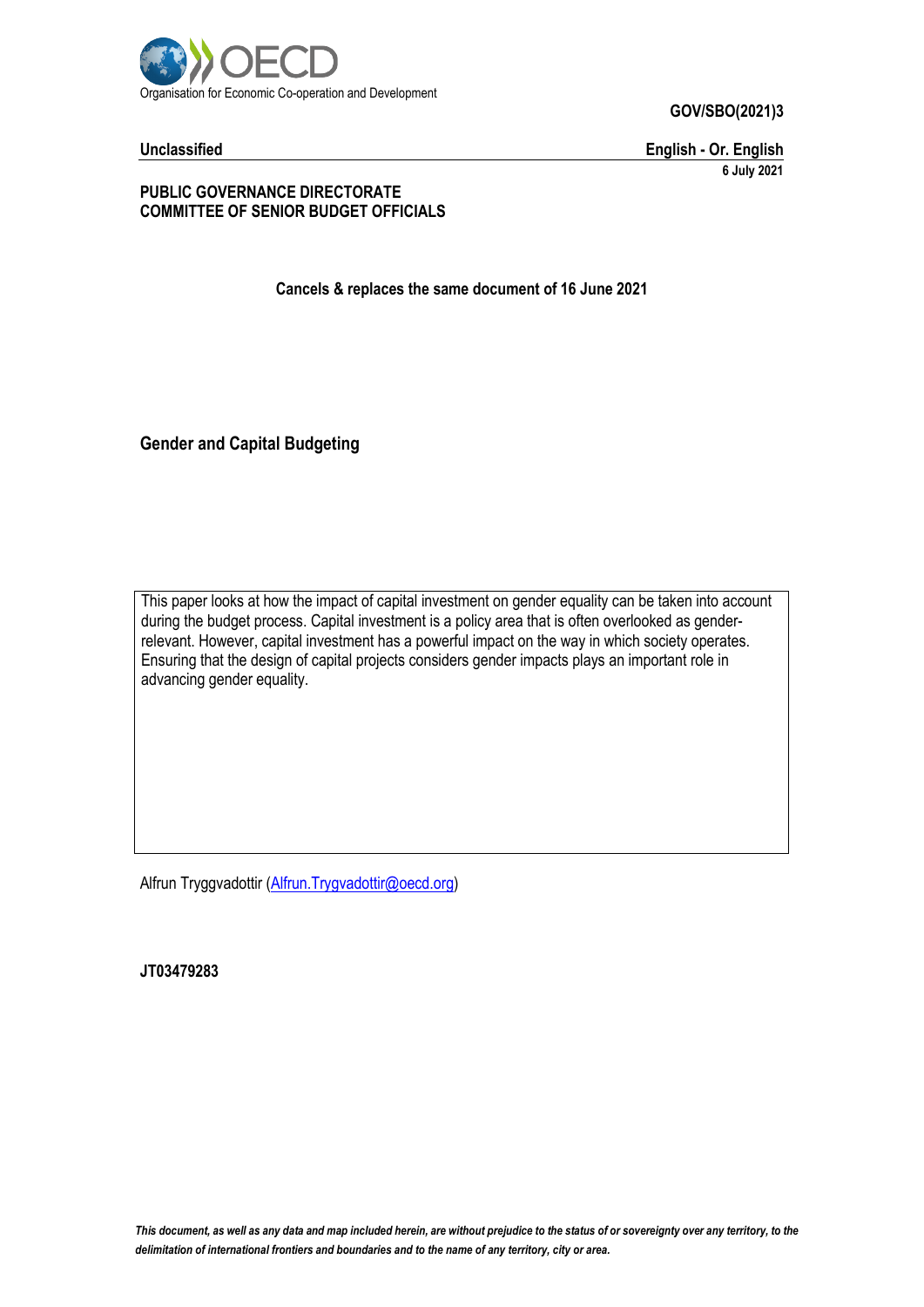## **Table of contents**

| Acknowledgements                                                                                                                                                                                                                                                                                                                                                                                                                                                                                         | 3                                   |
|----------------------------------------------------------------------------------------------------------------------------------------------------------------------------------------------------------------------------------------------------------------------------------------------------------------------------------------------------------------------------------------------------------------------------------------------------------------------------------------------------------|-------------------------------------|
| <b>Executive summary</b>                                                                                                                                                                                                                                                                                                                                                                                                                                                                                 | 4                                   |
| 1 Introduction                                                                                                                                                                                                                                                                                                                                                                                                                                                                                           | 5                                   |
| 2 The COVID-19 pandemic and gender equality<br>The role of well-designed economic recovery investments                                                                                                                                                                                                                                                                                                                                                                                                   | 6<br>9                              |
| 3 Gender equality and capital investments<br>Different social roles<br>Different working patterns<br>Different preferences                                                                                                                                                                                                                                                                                                                                                                               | 11<br>11<br>12<br>14                |
| 4 A framework for gender capital budgeting<br>Tools for gender capital budgeting<br>Challenges and potential solutions                                                                                                                                                                                                                                                                                                                                                                                   | 18<br>19<br>23                      |
| <b>References</b>                                                                                                                                                                                                                                                                                                                                                                                                                                                                                        | 24                                  |
| <b>Tables</b><br>Table 1. Gender Budgeting: Budget Impact Analysis                                                                                                                                                                                                                                                                                                                                                                                                                                       | 20                                  |
|                                                                                                                                                                                                                                                                                                                                                                                                                                                                                                          |                                     |
| <b>Figures</b><br>Figure 1. Share of women in the long-term care workforce<br>Figure 2. Unemployment rate in times of COVID-19<br>Figure 3. Distribution of employment in retail activities by sex<br>Figure 4. Unemployment rate in times of COVID-19 - gender disaggregated data<br>Figure 5. Women place more emphasis on their commute time when deciding whether to leave their jobs,<br>while men prioritise pay                                                                                   | 6<br>7<br>$\overline{7}$<br>8<br>13 |
| <b>Boxes</b>                                                                                                                                                                                                                                                                                                                                                                                                                                                                                             |                                     |
| Box 1. Examples of different infrastructure needs based on social roles<br>Box 2. Example of general impacts of different work patterns<br>Box 3. Examples of how women's preferences have been considered in transport projects<br>Box 4. Examples of how gender is taken into account in capital investment<br>Box 5. Examples of countries that apply a gender perspective to performance setting<br>Box 6. Examples of countries that require gender impact assessments for capital budget proposals | 11<br>13<br>14<br>16<br>19<br>20    |

Box [7. Examples of adjustments to capital programmes from gender impact assessments](#page-21-0) 21 Box [8. Iceland's gender impact assessment of its capital investment programme 2020 and](#page-22-0) 2021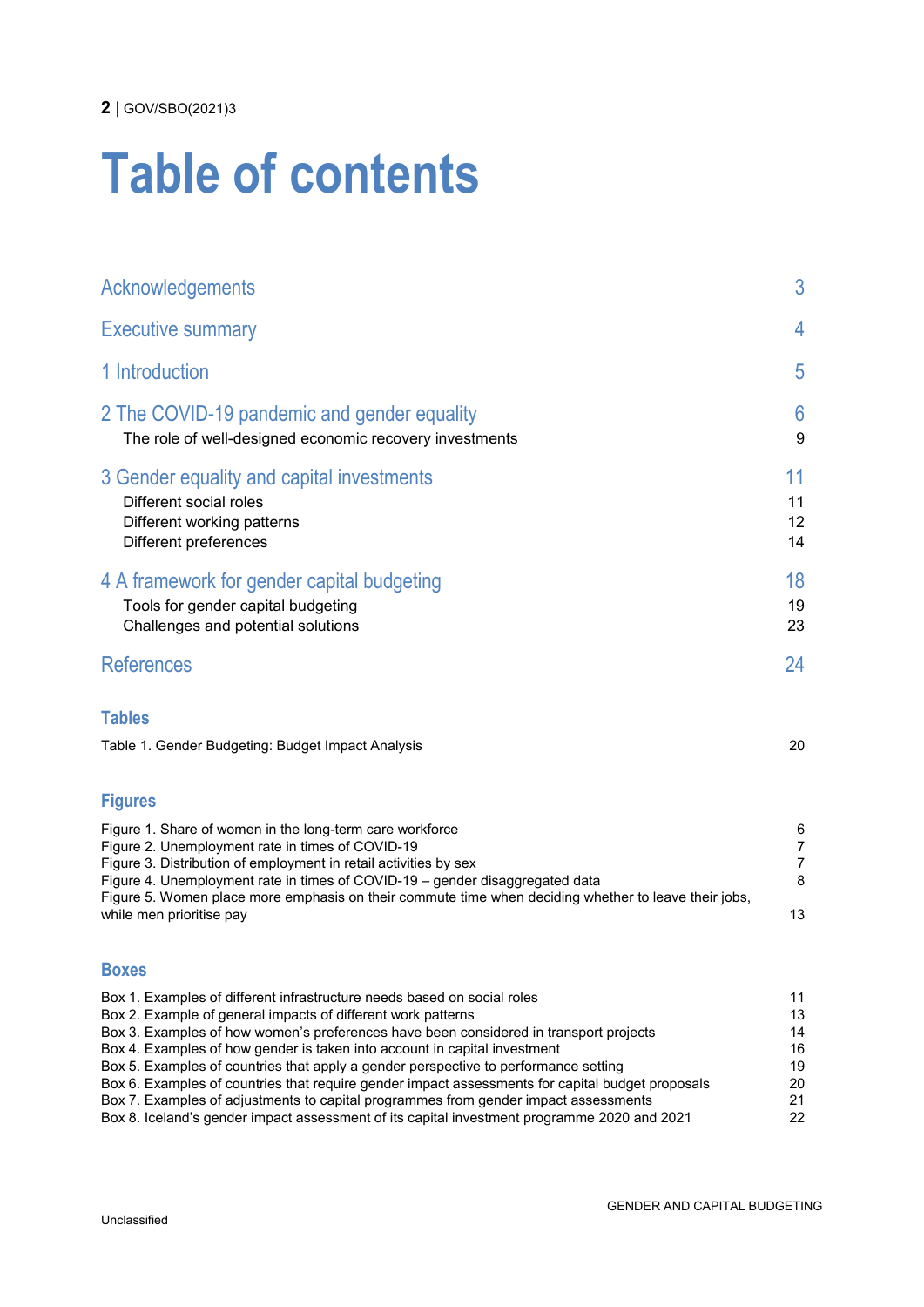### <span id="page-3-0"></span>**Acknowledgements**

The paper was prepared by Benedikt Gamillscheg, Senior Adviser, Budget Directorate, Ministry of Finance, Austria, with contributions from the OECD Secretariat. It expresses the views of the author. The paper was presented at the May 2021 Meeting of the Senior Budget Officials (SBO) Network on Gender Budgeting. The author expresses his appreciation for the valuable comments received from Delegates.

The author would also like to thank Pinar Guven, Sigita Strumskyte, Timothy Bishop, Jon Blondal, Andrew Blazey, and Edwin Lau, all from the OECD, for valuable insights. The author would like to express special gratitude to Alfrun Tryggvadottir, Scherie Nicol and Indre Bambalaite, all from the OECD, for their contributions.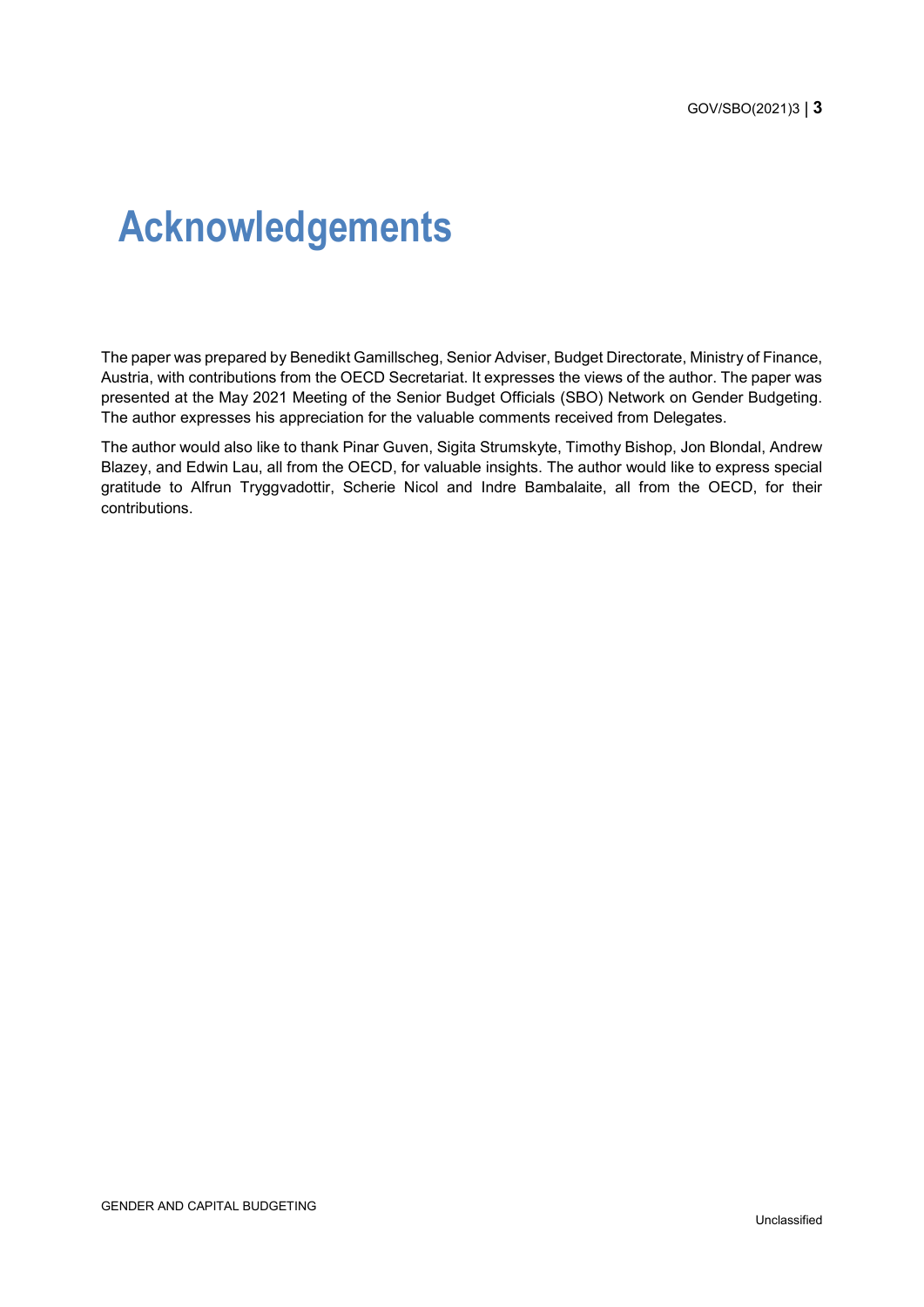### <span id="page-4-0"></span>**Executive summary**

Capital investments help to drive economic growth and productivity and ensure that essential services are available to people. Poorly planned and delivered capital investment can have harmful effects on societies.

Public investment should broadly benefit the population at large, regardless of gender. To ensure this is achieved, particular attention should be paid to the gender aspects of capital investment, as women, men and gender-diverse people often use assets differently due to their different social roles, work patterns or preferences. For example, women often spend more time travelling and accompanying family members to schools, childcare centres, hospitals and other social services, as well as more frequently using public transport. As such, women benefit more from light and safe train stations, while men benefit more from advanced constructions of motorways.

In response to the COVID-19 pandemic, governments' economic recovery packages involve significant capital investments as a means of stimulating the economy.

Future investments to support economic recovery represent an unprecedented opportunity to reduce inequalities while simultaneously aiming at closing the global infrastructure gap, stimulating the economy and strengthening governmental balance sheets. In order to promote fairer recoveries, and safeguard our societies and economies against future crises, it is imperative that capital investment proposals consider the benefits to both men and women equally. Norms and operational guidelines must shift towards improved capital investment decisions that make use of the best available evidence and technologies that can deliver services effectively, efficiently, and inclusively, particularly concerning the different use and impacts on gender.

Making well-informed decisions is critical as capital investments typically last for decades, defining our collective future by locking in the consequences of decisions that are being made now.

In particular, it is important that budgetary decisions take into account the impact of capital investments on gender equality. Key tools discussed in in this paper include:

- 1. Applying a gender perspective to performance indicators for capital programmes.
- 2. Requiring gender impact assessments for capital budget proposals.
- 3. Undertaking a gender impact assessment of the overall capital investment programme included in the budget.
- 4. Requiring cost-benefit analysis that take into account gender considerations to accompany capital budget proposals .
- 5. Requiring gender impact assessments in budget execution for specific investment projects.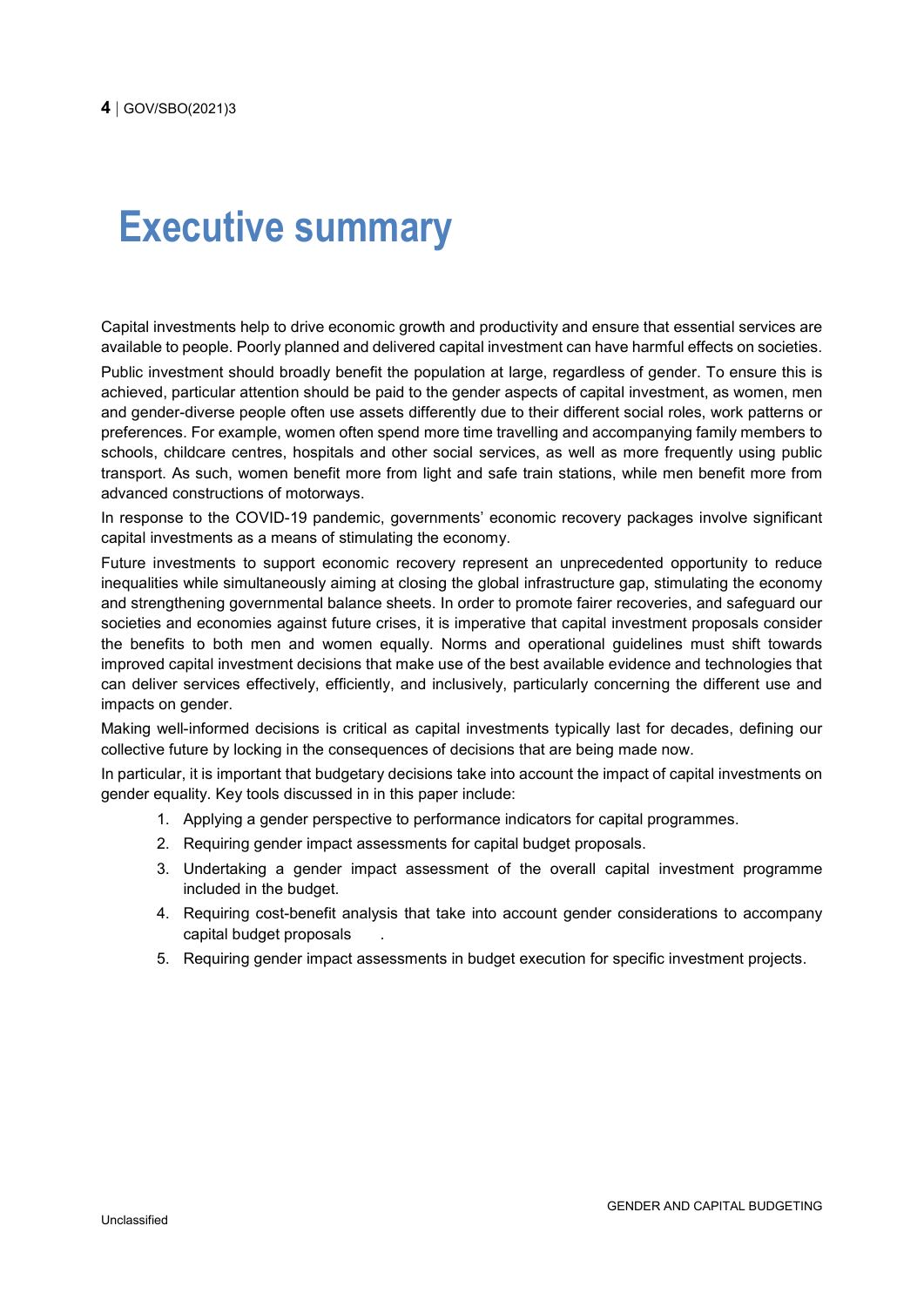<span id="page-5-0"></span>

Gender equality is a keystone of a modern economy, and closing gender gaps has the potential to increase sustainable growth of the economy. In 2019, the global cost of ignoring gender discrimination across societies was estimated around USD 6 trillion, accounting for a loss of 7.5% of the global GDP (OECD, 2019[1]).

In this context, capital investment plays a crucial role. It is often assumed that women and men benefit equally from new capital investments, but an adequate investigation into whether there are different impacts based on different needs and social roles is often lacking. This arises from factors such as differing employment patterns, care responsibilities and safety requirements.

Governments can use gender budgeting to focus government-wide policy-making towards national gender goals. This paper looks at how gender budgeting can be leveraged as a tool within a broader infrastructure governance framework to help make more informed capital decisions that progress gender equality. It builds on the OECD's Framework for Gender Budgeting (OECD,  $2019_{[2]}$ ), the Recommendation of the Council on Budgetary Governance (OECD, 2015[3]) and the Recommendation of the Council on the Governance of Infrastructure (OECD, 2020[4]). It draws on experiences in OECD countries, including Austria, Canada, Iceland and Sweden, identifying lessons learnt from considering gender equality as part of capital investment decision-making. The paper includes material on non-OECD countries, in particular G20 economies such as India and South Africa.

The first part of this paper looks at how the COVID-19 crisis has aggravated gender inequalities, and addresses the role of well-designed recovery investments. The second part of the paper explains why gender equality is an important consideration in the context of capital investment. It also provides examples of how an investment project can have different gender impacts, especially for end-users. The third part of the paper presents a framework to help ensure that gender equality considerations are taken into account in budget decision-making, where investments that can help in achieving gender equality goals are prioritised. In this paper, references to women and men include gender-diverse people.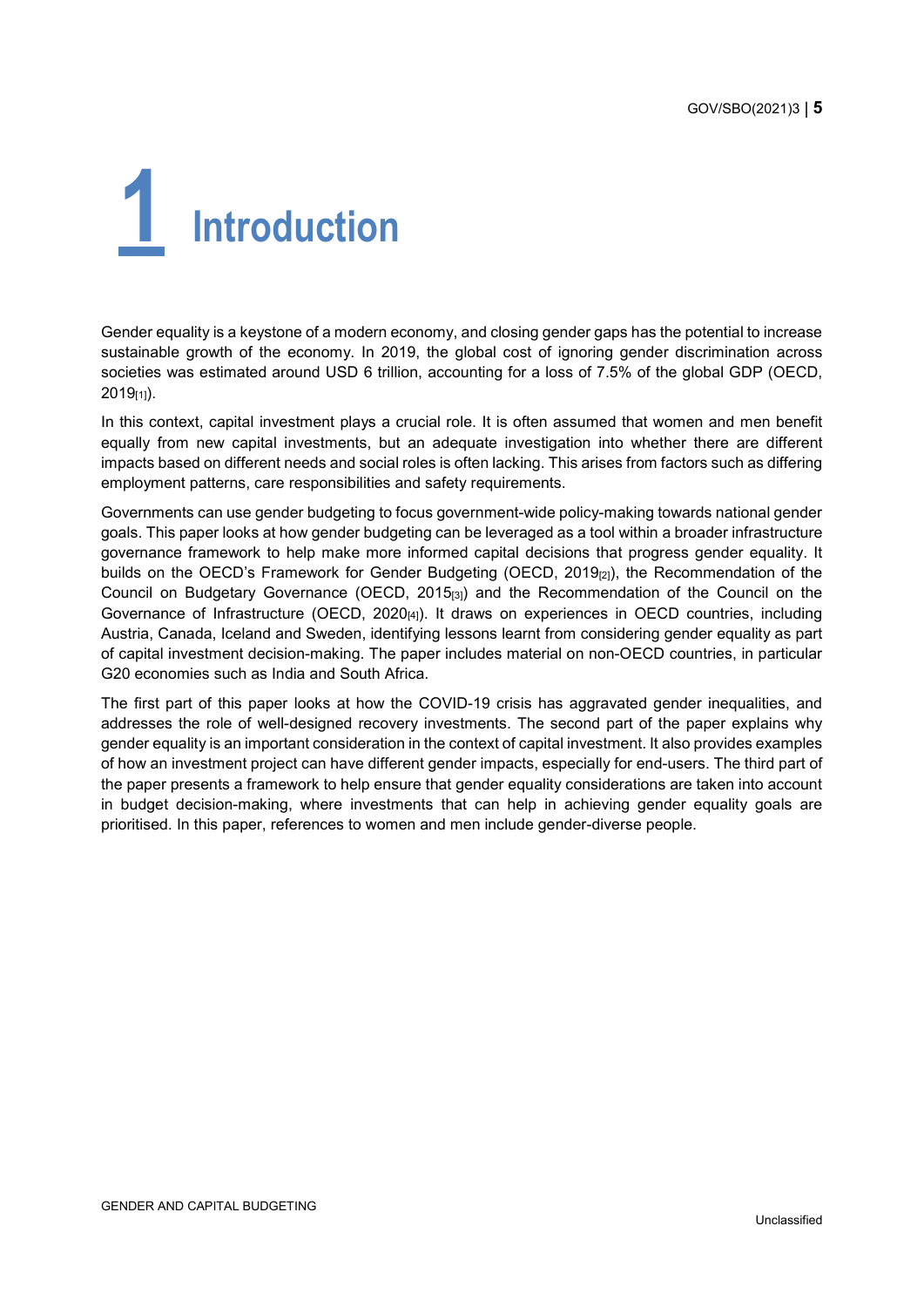# <span id="page-6-0"></span>**2 The COVID-19 pandemic and gender equality**

The COVID-19 pandemic has had wide-ranging social and economic impacts globally, with different implications for men and women (OECD,  $2020_{[5]}$ ). The pandemic has aggravated existing gender inequalities for three main reasons:

- Women are the dominant share of employees in the long-term care sector, and provide most unpaid work at home.
- Women are more likely than men to work in social sectors such as services industries, retail, tourism, and hospitality — that require face-to-face interactions and which have been most impacted by containment measures, as well as the sectors with higher non-regular job contracts and informality.
- Women have experienced increased violence, sexual exploitation, or abuse in the current crisis.



#### <span id="page-6-1"></span>**Figure 1. Share of women in the long-term care workforce**

2016 or latest year

Source: OECD (2019<sub>[6]</sub>), Women represent the overwhelming majority of LTC workers in all countries.

Firstly, women have been particularly affected by the crisis since they represent the largest share of employment in the long-term care sector. The high share of employment in long-term care [\(Figure](#page-6-1) 1) has generally meant that women are at the front of the battle against the pandemic. As front-line responders, health professionals, and community volunteers, women are exposed to a greater risk of infection (OECD, 2020[5]).

In addition to the high share of unpaid work women already did at home prior to the pandemic, women are more likely to have taken on increased care responsibilities as the crisis emerged. Responsibilities resulting from shutdown measures such as school closures and precautions for vulnerable elderly parents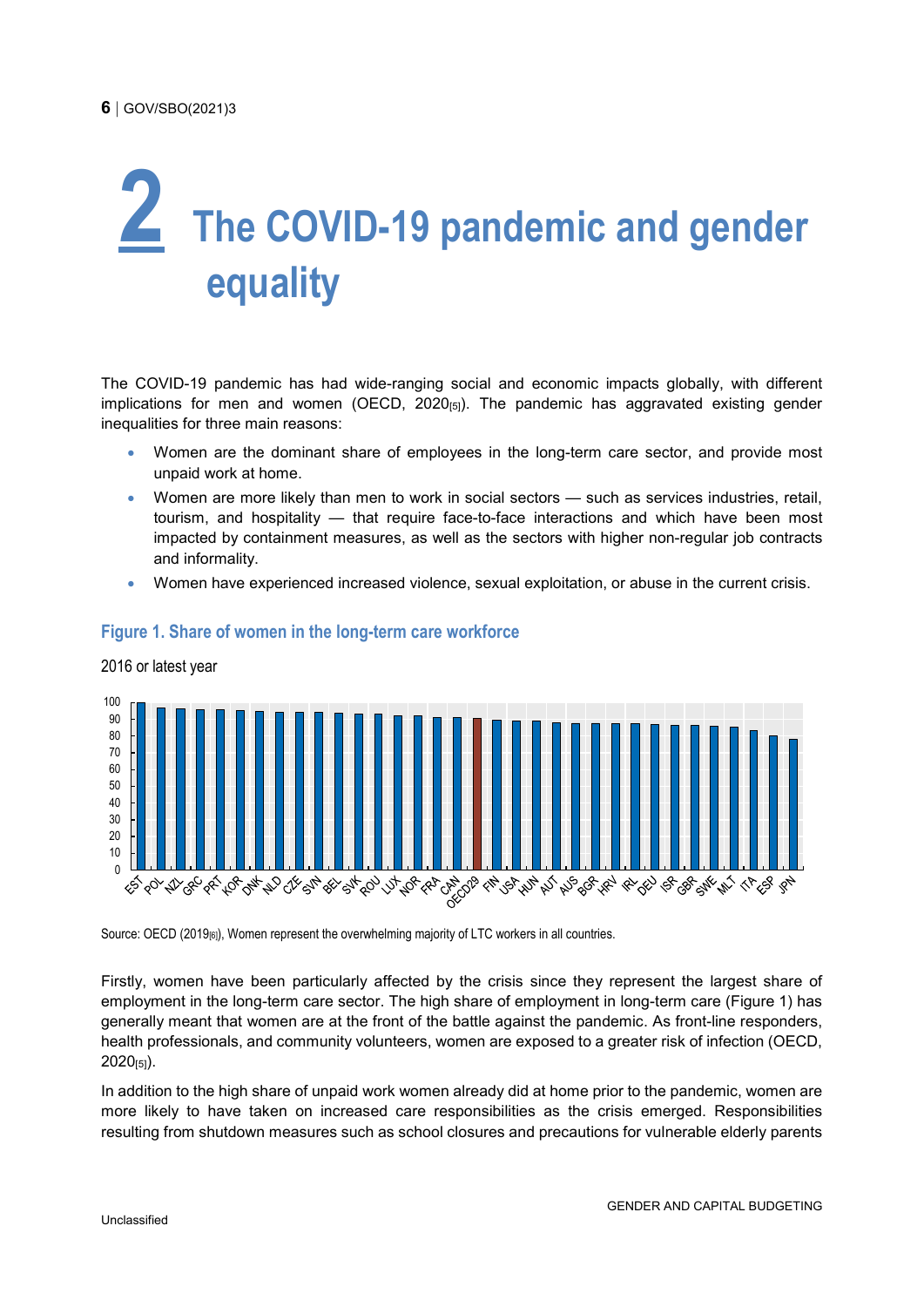have more frequently fallen under the responsibility of women, even when both women and men are expected to work from home.

Secondly, the crisis has affected women differently because of the nature of their jobs. The scale of the economic impact of the crisis is still emerging and, it is difficult to predict exactly how it may affect women's jobs, business and incomes. For example, women are more likely to work in social sectors, such as services, industries, retail, tourism, and hospitality, requiring face-to-face interactions.

#### <span id="page-7-0"></span>**Figure 2. Unemployment rate in times of COVID-19**

Total unemployment, percentage of total labour force, February 2020 – February 2021



Women's labour protection tends to be weaker, especially around parenthood. However, the longer-term impact on employment and the distribution of job loss is, at this stage, much harder to predict, as it depends on the severity and duration of containment measures and the depth and breadth of the economic contraction. Overall, unemployment across the OECD has increased from 5.4% in 2019 to 8.4% in April 2020 and slowly improved again to 6.9% in December 2020 as shown in [Figure](#page-7-0) 2.

#### <span id="page-7-1"></span>**Figure 3. Distribution of employment in retail activities by sex**



Data from 2018

Note: Data refer to women's share of employment in ISIC Rev 4. category 47 (Retail trade, except of motor vehicles and motorcycles). Source: Queisser, Adema and Clarke (2020[8]), COVID-19, employment and women in OECD countries, OECD calculations based on data from ILO ILOSTAT, [https://ilostat.ilo.org/data/.](https://ilostat.ilo.org/data/)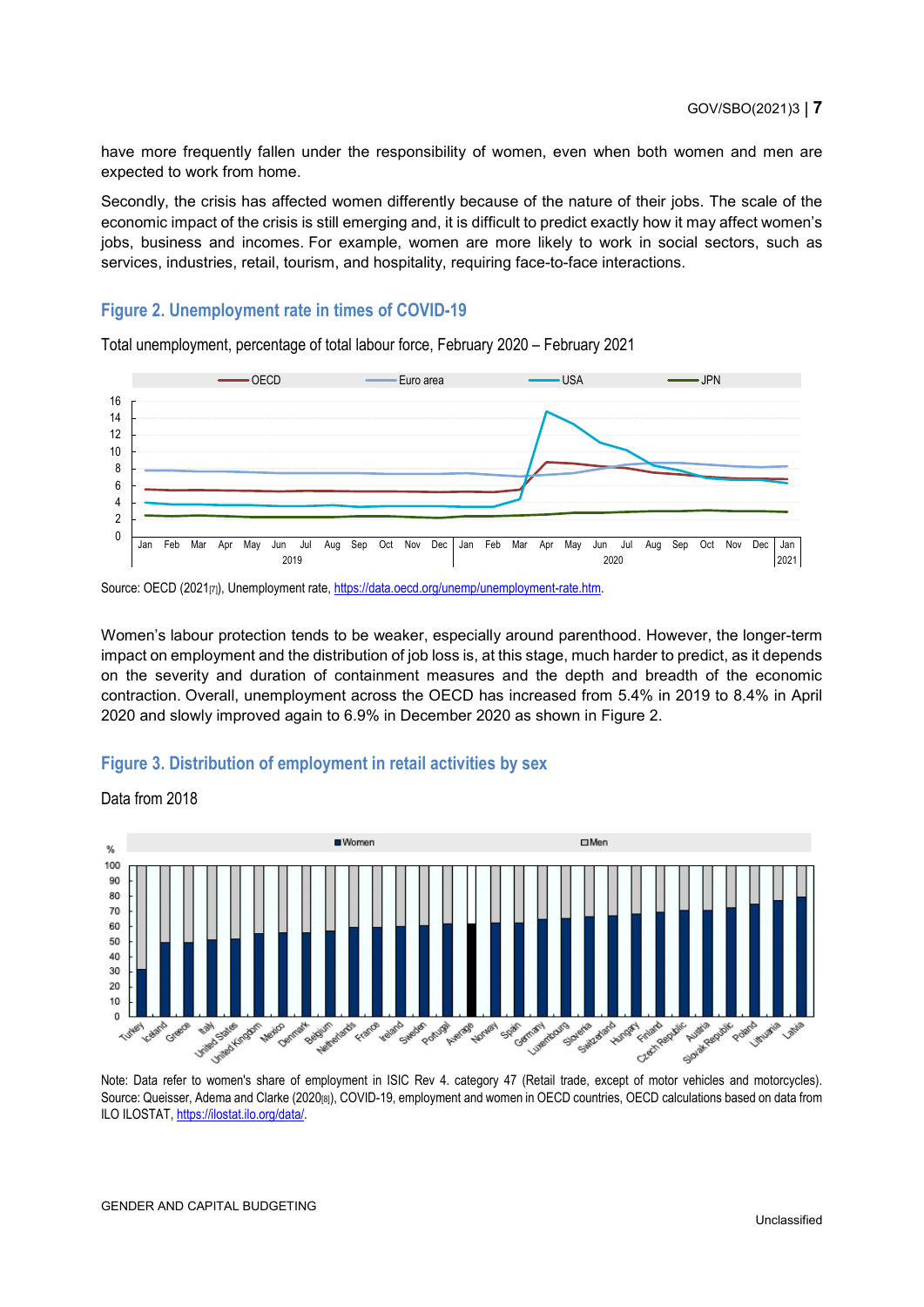As shown in [Figure](#page-7-1) 3, women hold the vast majority of jobs in retail activities. During COVID-19, some retail sectors – such as supermarkets, grocery stores and pharmacies - remained open, while most other retail activities were hit very hard by lockdowns. Those who work in the sectors that have remained open have been put in increased danger of being infected due to contacts with customers, while not always being compensated: in Austria, some big supermarket chains gained their biggest sales in 2020, but their employees only got a small compensation or none at all.

OECD data in [Figure](#page-8-0) 4 shows that women have been hit hard in the United States where the female unemployment rate increased from 4.4% in March to 16.1% in April 2020. By December 2020, it had fallen to 6.7%, which was still three percent higher than the previous December. In comparison, the male unemployment rate also increased, but not as much. However, the US has been successful in rolling out vaccinations and this could lead to increased participation of women in the labor market.

#### <span id="page-8-0"></span>**Figure 4. Unemployment rate in times of COVID-19 – gender disaggregated data**



Panel A: USA: Unemployment rate, percentage of total workforce







Source: OECD (2021<sub>[7]</sub>), Unemployment rate, https://data.oecd.org/unemp/unemployment-rate.htm.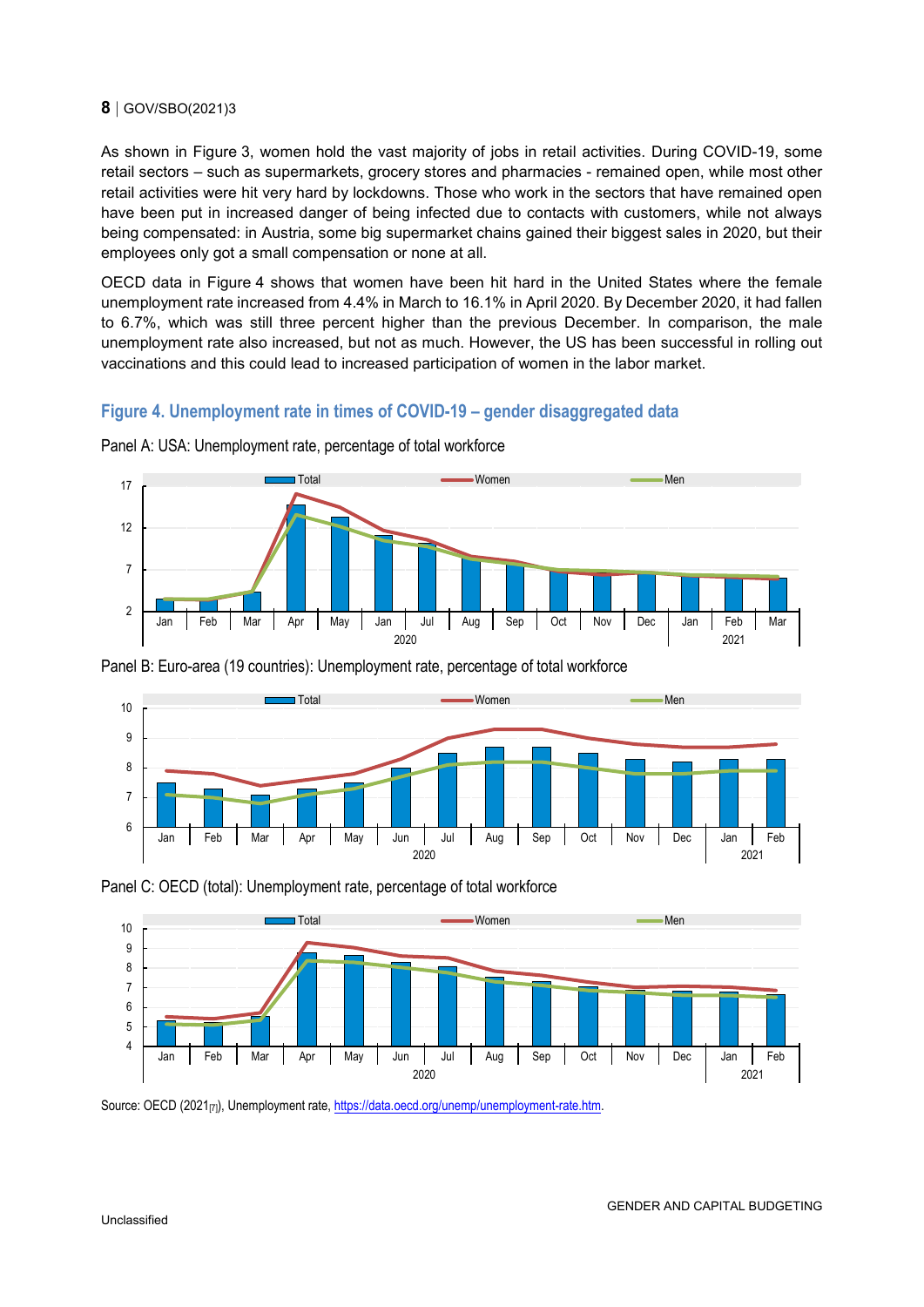Due to short-term work schemes and other supporting measures in the Euro-area, the increase in unemployment for both women and men has not been as high in the Euro-area as in the United States, although unemployment remains higher in Europe. As shown in [Figure](#page-8-0) 4, women had been more affected during the course of the COVID-19 pandemic. OECD countries show an increase in unemployment, but also a fast recovery although unemployment remains higher after the pandemic than before. The impact of unemployment has been greater for women than for men, and reaching the pre-pandemic unemployment rates, especially for women, remains one of the main challenges in recovering from the COVID-19 pandemic.

Thirdly, women have experienced increased violence, sexual exploitation, and abuse in the current crisis. Evidence from past crises and natural disasters suggests that confinement measures often lead to increased or first-time violence against women and children. The social consequences of COVID-19 - such as the inability to go outside of the household, loss of social interactions, children staying at home due to school closures, and tensions because of forced cohabitation – are some of the factors that have led to increased violence.

#### <span id="page-9-0"></span>**The role of well-designed economic recovery investments**

In response to the COVID-19 pandemic, governments' economic recovery packages involve significant capital investments as a means of stimulating the economy and improving productivity over the mediumterm. Making well-informed decisions is critical as capital investments typically last for decades and have implications for future outcomes as the investment can lock-in the consequences of decisions that are made now. Future capital investments to support economic recovery present an unprecedented opportunity to reduce inequalities while simultaneously closing the global infrastructure gap, stimulating the economy and strengthening governmental balance sheets. In order to promote fairer recoveries, and safeguard our societies and economies against future crises, it is imperative that capital investments consider gender equality implications.

The unequal economic and social impacts of the COVID crisis means that wherever possible, responses to the crisis should aim to promote a fair recovery. All policy responses should aim at gender equality in both the short and the long run.

During the containment phase of the crisis, decision-making moved quickly and it was difficult to grasp the immediate impact of containment measures on men and women. Today, governments take more time to design recovery packages carefully, providing an opportunity to put in place well-designed capital investments that address gender inequalities, as well as other strategic approaches related to climate change or digitalisation, which are the two main pillars of the European Green Deal (European Commission, 2019<sub>[9]</sub>).

When designing recovery packages, it is important to consider lessons learnt during the 2008 global financial crisis, which also had disproportionate impacts on men and women. At that time, responses included capital investment to create jobs and stimulate the economy, although little consideration was given to whether women were proportionately represented in those new jobs. In reality, much of the employment was created in male-dominated sectors (e.g. construction and transport). This is one of the reasons why men's employment improved more quickly than women's employment during the recovery phase (Périvier, 2014<sub>[10]</sub>).

The results from a panel of 68 countries in the period from 1980 to 2010 indicates that financial crises undermine women's participation in the formal workforce, their presence in politics, their educational attainment, and their health outcomes. Furthermore, the negative gender effects have been detected to last up to seven years after the end of a crisis, showing their lingering effects in the post-crisis era.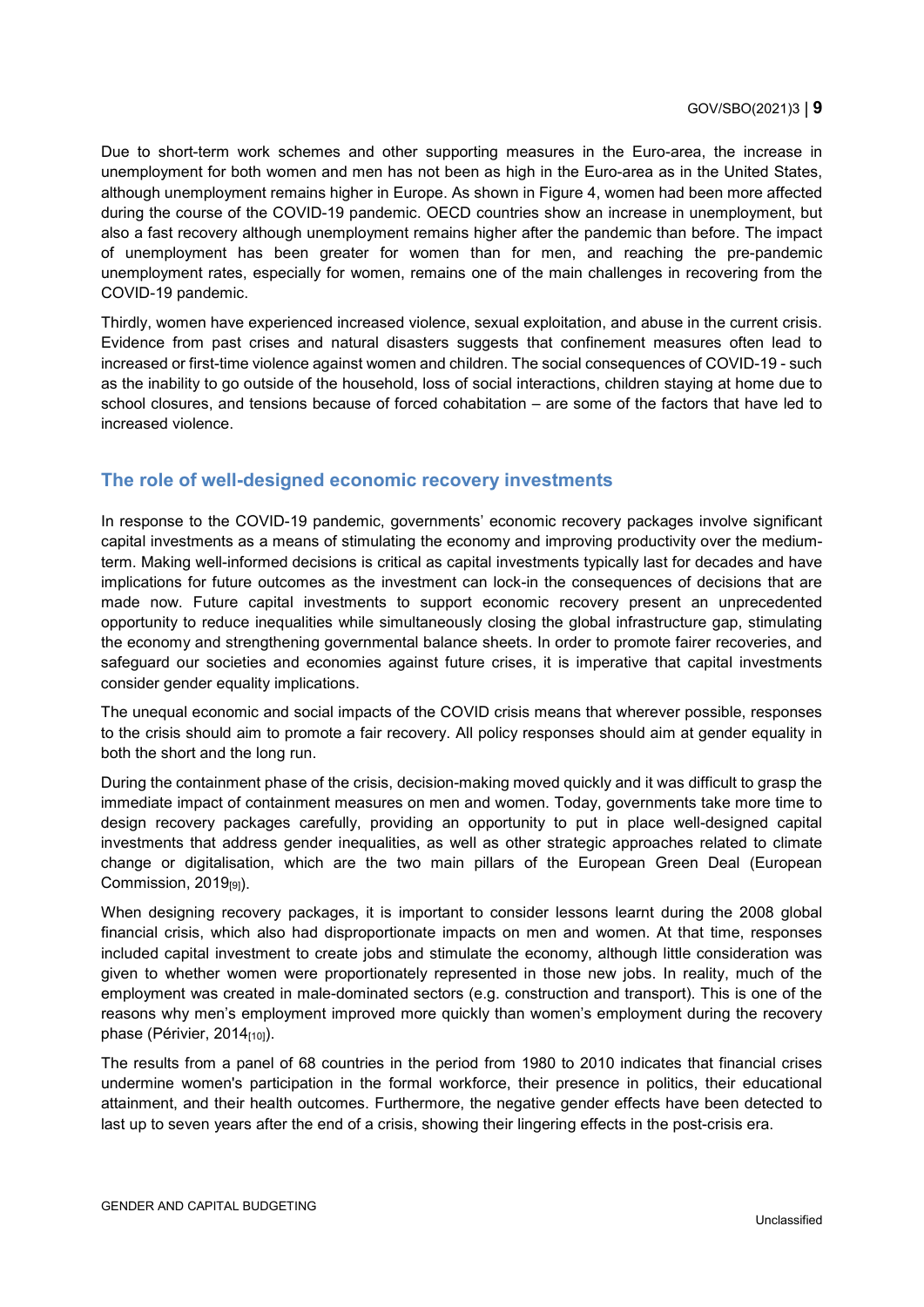Forthcoming gender-sensitive capital investments can help alleviate inequalities. Where gender considerations guide capital investment, there is the opportunity for these investments to foster inclusive growth and maximise positive impacts, such as improved well-being, sustainable development and the empowerment of women and girls. In the context of the ongoing COVID-19 crisis, there is an opportunity to learn from past mistakes and avoid repeating them.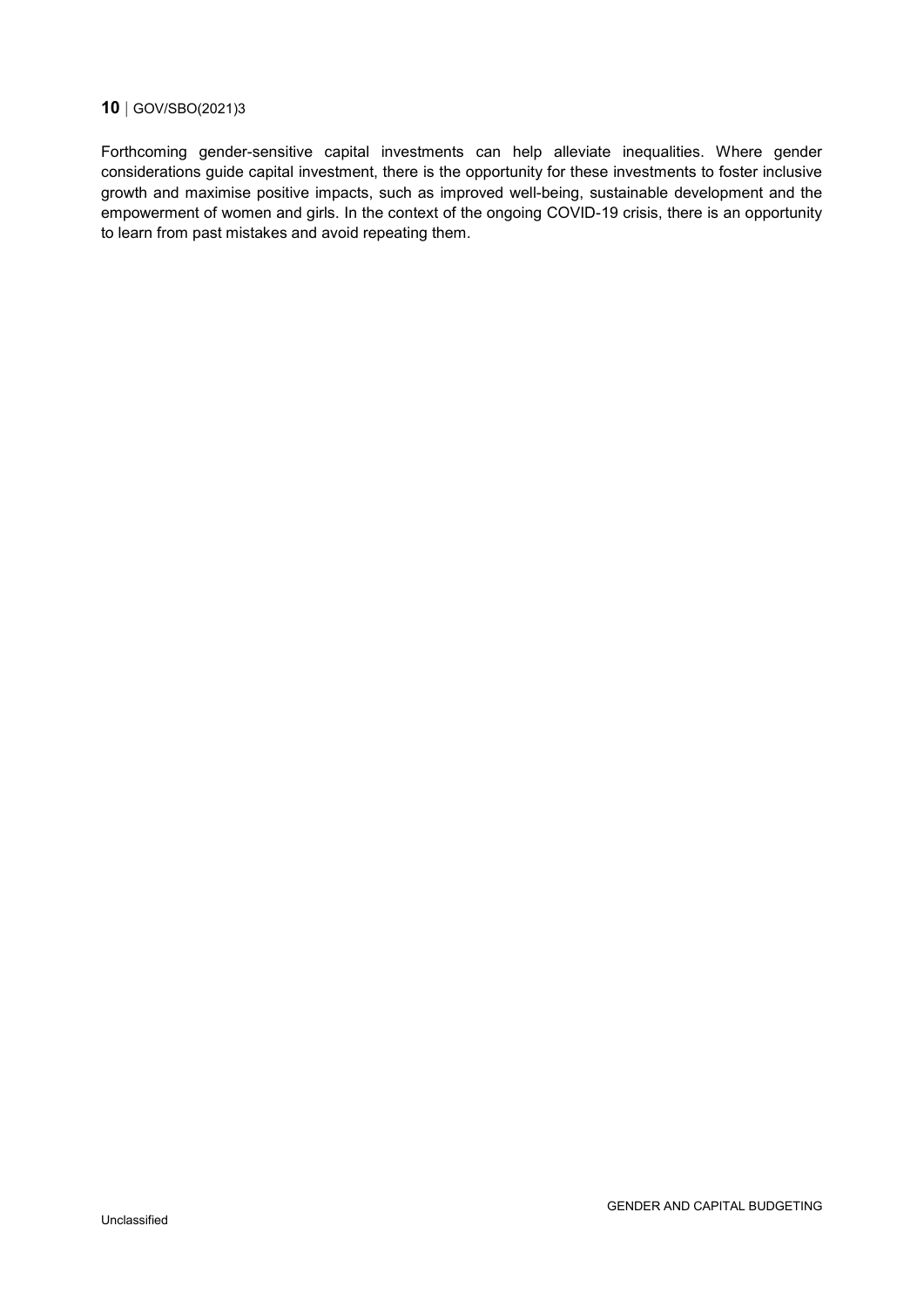# <span id="page-11-0"></span>**3 Gender equality and capital investments**

Capital investments should ideally provide men and women with equal access to jobs and services, as well as an equal voice in setting priorities for capital investment. Many believe that women will automatically benefit from infrastructure projects in the same way as men, without acknowledging possible distinct impacts on women and men. Women and men often use infrastructure services differently, due to their different social roles, work patterns or preferences. For example, women generally use public transport more than men do, due to their economic status and their preferences (Ng and Acker, 2018[11]). Evidence shows that women also travel more frequently and for shorter distances at different times than men, as their responsibilities can differ (regarding shopping, childcare and care in general). The same effects have to be taken into account in designing parks and other recreational spaces (OECD,  $2019_{[12]}$ ). Additionally, women are more likely to leave their jobs if the time it takes to commute to and from work increases (Black, Kolesnikova and Taylor, 2014[13]).

Gender impacts also need to be considered when adapting investments to climate-related changes and risks. After Hurricane Katrina in 2005, 83% of low-income single mothers displaced could not get back to their homes (Williams et al.,  $2005_{[14]}$ ); and in the 2003 heatwave in France, 70% of 15,000 deaths were among women (Fouillet et al., 2006<sub>[15]</sub>). Factors such as resilient and sustainable capital investment that integrates social, governance and environmental aspects in all phases of the asset, can assist in focusing on gender impacts. This shows that by integrating gender perspectives when addressing these challenges, better results can be achieved.

#### <span id="page-11-1"></span>**Different social roles**

Women tend to spend more time travelling and accompanying family members to schools, childcare centres, hospitals and other social services, as well as using public spaces such as parks and recreation centres more intensively. Since women are important contributors to these amenities. The location of services, the design of public transport grids and the frequency of transport, must be considered from a gender equality perspective. As shown in [Box](#page-11-2) 1, gender-analyses for capital investment projects can lead to gender considerations in relation to follow-up-effects.

#### <span id="page-11-2"></span>**Box 1. Examples of different infrastructure needs based on social roles**

**Iceland – Road Tunnel:** As part of the introduction of gender budgeting in 2009, each ministry was required to undertake a pilot project looking at the impact of spending on gender in one particular expenditure area. The objective of this exercise was to make the gender impact of spending across different areas more visible, and to make it possible to re-allocate expenditures and re-design policies in line with gender objectives.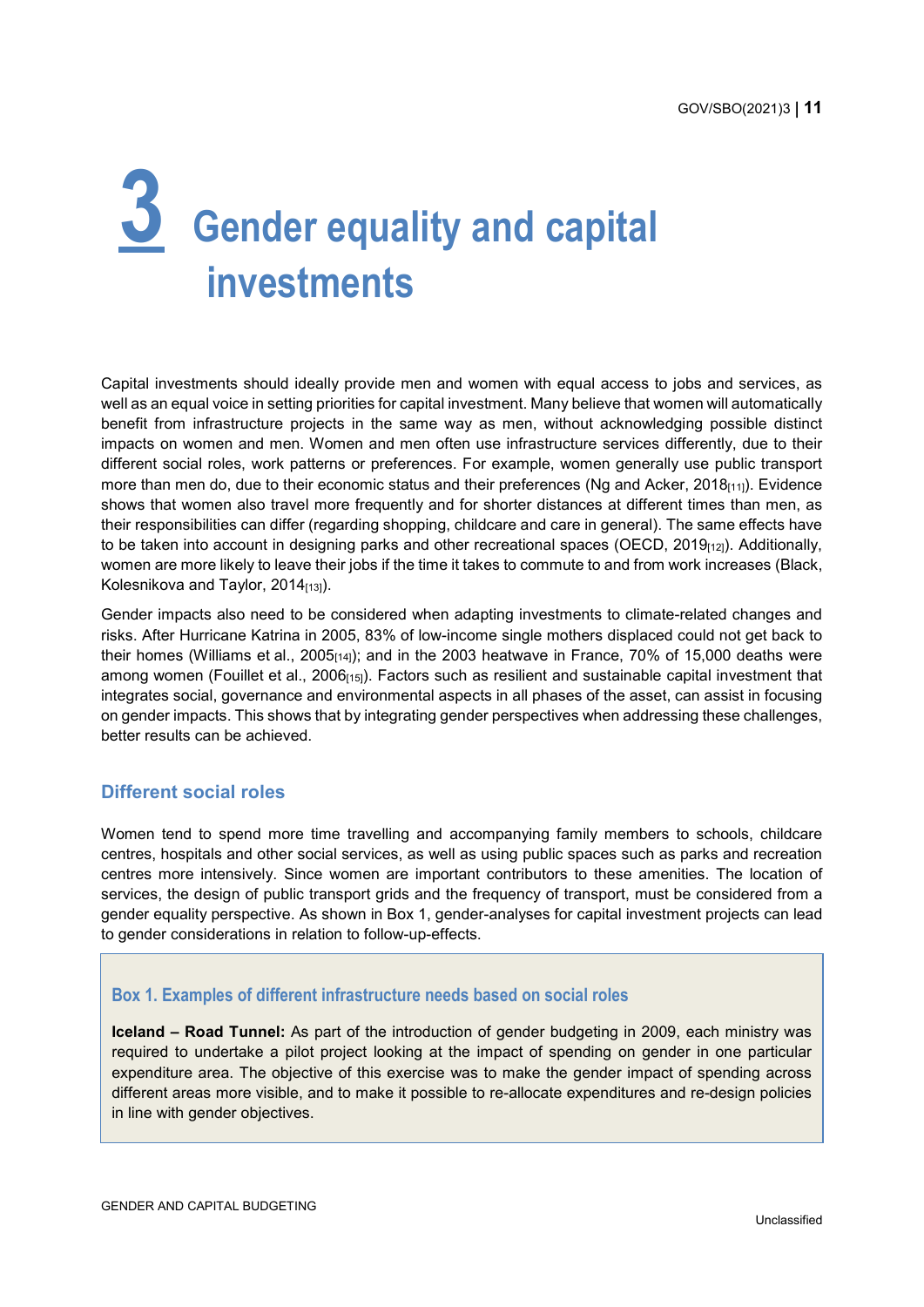The Ministry of Interior looked at the gender impact of proposed spending on a new tunnel between two small towns in the north of Iceland. The government undertook a research project considering the different elements (transportation, community development, economic conditions, public service and social wealth) from a gender perspective. As part of this research, the Ministry of Interior discovered that the new tunnel would suit men better than women, as men would benefit more from increased job opportunities and less travel to work time. On the other hand, women were concerned about the possible loss of local services with the two towns being joined. This is in part due to different social roles of women as more frequently, women needed to work closer to their homes to be able to send their children off to school and be there for them after school.

The Ministry went ahead with the construction of the tunnel, but with a greater awareness of how negative impacts on women, who are already in a weaker position in rural areas, could be mitigated.

**Sweden - Snow Clearing:** Historically, major roads for cars and larger vehicles have been cleared of snow before sidewalks for pedestrians and bicycle paths in Karlskoga in Sweden. Analysis found that this approach to snow clearing was favouring men, who typically used major roads to travel to their workplace, while women were more likely to use pedestrian walkways and bikes to bring children to school or travel to work. This approach to snow clearing was therefore adjusted so that it was more gender equal, where pedestrian walkways and bicycle paths to schools are now cleared before families leave their homes. Changing the approach to snow clearing was not associated with additional costs, but did bring additional economic benefits since there was a reduction in pedestrian injuries due to the slippery conditions.

In order to mitigate any potential negative side effects related to gender, it is essential to get perspectives from important stakeholders early on in the infrastructure decision-making process, as highlighted by the OECD Recommendation on the Governance of Infrastructure (OECD, 2020<sub>[16]</sub>). End-users constitute one important stakeholder group whom should be involved as early in the preparatory phase as possible to understand intended user outcomes and prioritise user needs (user-centred approach). Ideally, civil society should be included from the beginning. This complex multi-stakeholder process, which can be limited due to time pressure, is a key for improving gender impacts, as well as considering other important aspects.

#### <span id="page-12-0"></span>**Different working patterns**

Due to the negative correlation between commuting time and women's participation in the labour force, capital investments that facilitate women's economic participation can generate significant benefits. Investments may even pay for themselves via increased labour force participation by women, and hence higher tax revenues. Public investment in physical infrastructure can create fiscal space in the long run by stimulating income growth and expanding the taxable income base (Seguino,  $2017_{[17]}$ ). Based on this, investments targeting the female participation in labour market can expand the taxable base. Likewise, neglecting women's preferences of transport and mobility may limit their economic participation and may decrease tax income.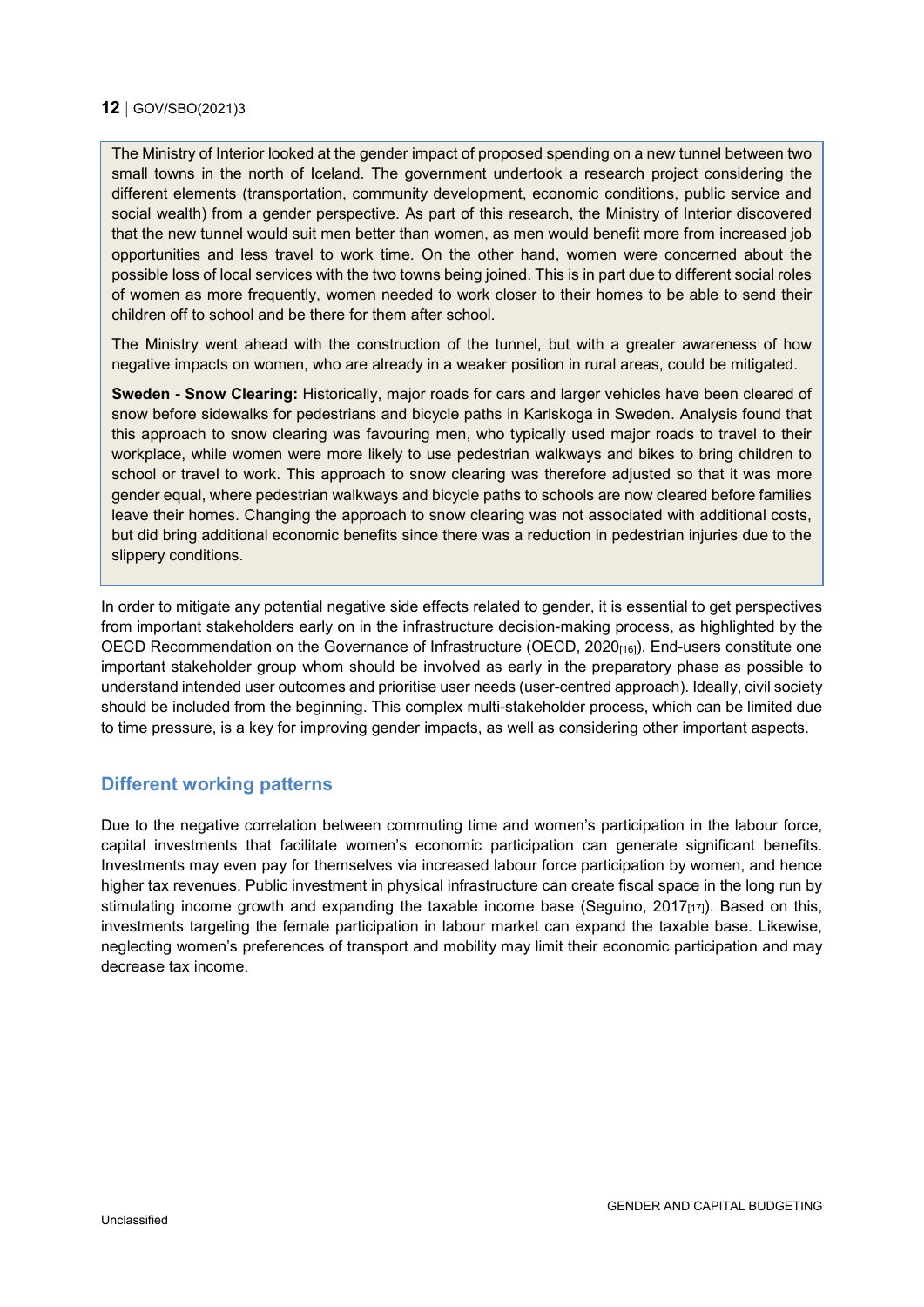#### **their jobs, while men prioritise pay** A- Commuting time B- Hourly pay  $60$ 200%

<span id="page-13-0"></span>**Figure 5. Women place more emphasis on their commute time when deciding whether to leave** 



Source: Nafilyan (2019<sub>[18]</sub>), Gender differences in commute time and pay: A study into the gender gap for pay and commuting time, using data from the Annual Survey of Hours and Earnings.

[Figure](#page-13-0) 5 shows how the risk of leaving current jobs varies by commuting time. Longer commutes increase the probability of leaving a job for both men and women, while the effects are greater for women. As an example, for women, having a 10-minute commute compared to half an hour commute to work, increases the probability of leaving their current job by 11.6%, compared to 9.1% for men, everything else being equal. Similarly, women who have an hour-long commute are 29.1% more likely to leave their current job than if they would have a 10-minute commute, compared with 23.9% for men.

The fact that longer commute time to and from work is more likely to affect women than men, indicates that women are more likely to take into account other duties related to being primary caregivers when considering the commuting time. Other considerations include differences in where women tend to work relative to men. For example, women consist of a larger share of employees in the social infrastructure sector, and thus, the location of these services should be designed with a gender lens in mind. Likewise, women are less likely to be employed in construction sectors, and benefit less from the immediate economic impact of capital investments. However, because of COVID-19, the work patterns of men and women are changing and should continue to be studied carefully.

Capital investments should take into account that women's commuting to and from work may involve additional duties related to their expected social roles. Accordingly, women tend to prefer more flexible transport options, which should be taken into account in designing public transport projects.

#### <span id="page-13-1"></span>**Box 2. Example of general impacts of different work patterns**

**India – Access to Services:** India has incorporated a column on gender outcomes in the government´s budget, where ministries are mandated to identify gender-mainstreaming programmes and identify ways to improve women´s access to services. The Planning Commission has ensured that national and state plans are gender sensitive, the Department of Commerce identified gender implications of special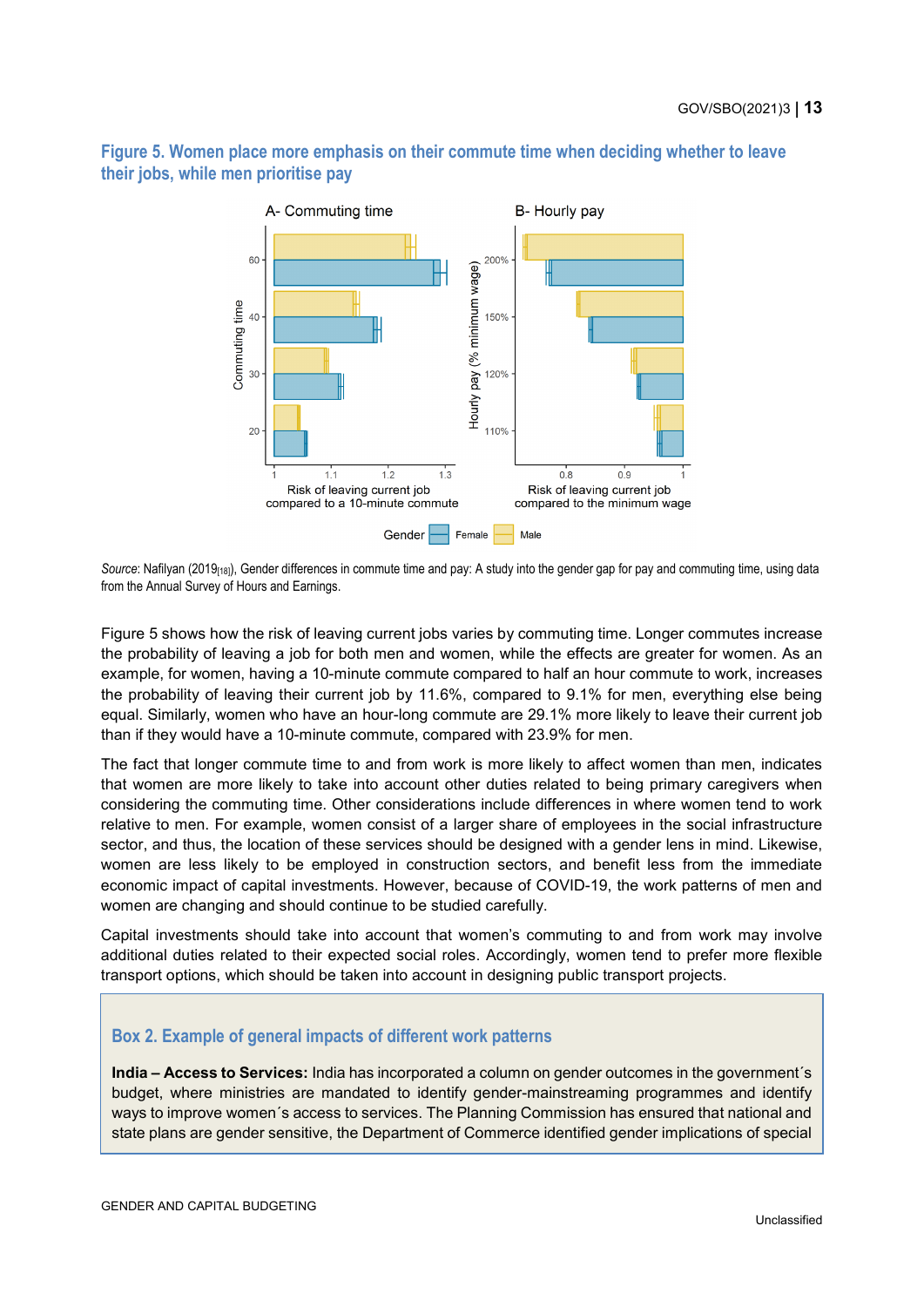economic zones, and the Ministry of Urban Development introduced measures for clean and safe public toilets and adequate street lighting.

Although these measures are not directly targeting capital investment, they all include different aspects of work patterns. Better access to services should improve the possibilities for women in working life and offer more possibilities to increase working hours. Certain economic zones often offer improved working conditions and higher salaries, and if these zones are designed with equal needs of women and men in mind, it could lead to changes in female work patterns. Finally, construction projects that improve safety such as public toilets and better street lighting, contribute to increased likelihood of women commuting in urban areas.

In many cases, capital investment measures do not contain straightforward gender-sensitive assumptions, and the bigger picture has to be analysed from a bird´s eye view. Different work patterns of men and women are a complicated consideration due to their broad impacts, including capital investment, labour market issues, and tax-dimensions. These subjects are all linked and should be analysed under a broader infrastructure governance framework, by involving many stakeholders from the beginning.

#### <span id="page-14-0"></span>**Different preferences**

Good transportation facilitates access to the labour market, healthcare and education, as well as to other services necessary for improving the welfare of individuals and households (EIGE, 2017 $_{[19]}$ ). Evidence shows that gender specific preferences play an important role when it comes to transportation and due to its impact on capital investment, it is crucial to analyse the design of such projects from a gender perspective.

A study of eight European and Asian cities by Ng and Acker ( $2018_{[11]}$ ) shows that women more frequently travel shorter trips, use public transport and travel more during off-peak hours. Generally, women are also more willing to reduce the use of private cars.

Even though much has been done to integrate gender perspectives in transport planning, it remains an area where much is lacking when it comes to gender considerations. This includes gaps in access to transport infrastructure and services, segregation within the transport labour market itself, weak representation of women in the decision-making process in the transport sector and gender-based violence in transport, which mostly affects women (EIGE,  $2017_{[19]}$ ).

The evidence on women's specific travel preferences suggests that transport design programmes should take women's needs and preferences into account, in line with the best practices brought by the Recommendation on the Governance of Infrastructure (2020). Examples of where this has been done, and what had been specifically analysed, are highlighted in [Box](#page-14-1) 3.

#### <span id="page-14-1"></span>**Box 3. Examples of how women's preferences have been considered in transport projects**

**Austria (City of Vienna):** Vienna is a city that has considered women's specific transport preferences. Initially prompted by a survey in the late 1990s on the use of public transport by men and women, data is now collected to determine how different groups of people use public transport and spaces before an capital project gets underway (Foran, 2013<sub>[20]</sub>). In the context of the Gender Mainstreaming Model Districts project, Geo Information Service-based analytic maps were developed for all municipal districts of Vienna, comprising both qualities and deficiencies of the respective footway networks. For example, the 'network qualities' parts of the maps show sufficiently wide (projecting) pavements, while the 'network deficiencies' parts feature narrow pavements or dangerous spots for pedestrians (EIGE,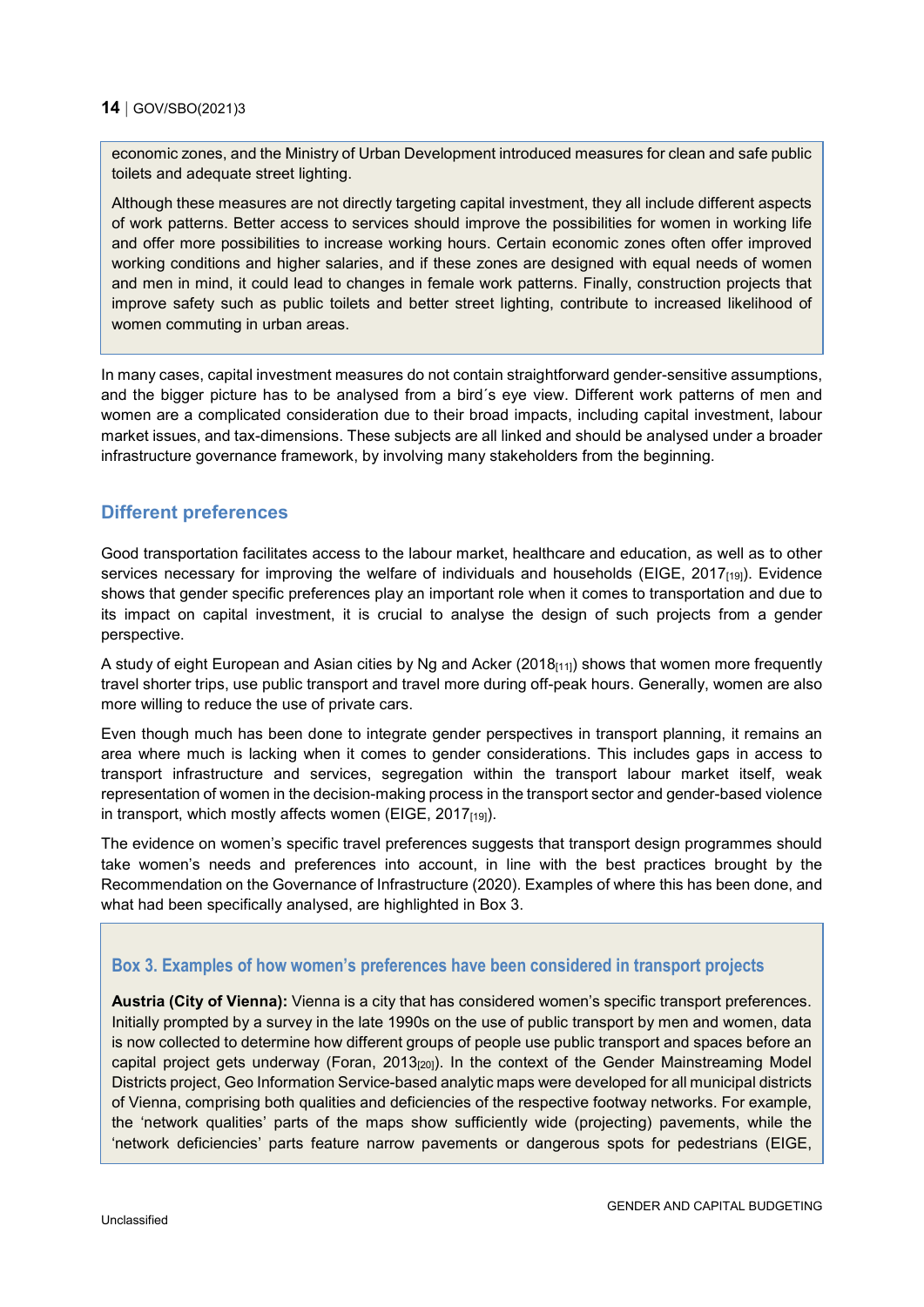2017<sub>[19]</sub>). Important destinations within districts (e.g. public transport stops, and social and healthcare facilities) provide information about expected pedestrian volumes and any special requirements. These maps are regularly updated.

**Belgium (City of Brussels):** The "women in the park" project aims to reflect fully the way in which Brussels develops and maintains the green spaces it is responsible for, in order to guarantee equal use by women and men.

**Iceland:** According to the Icelandic Government's Gender Baseline Report (2019<sub>[21]</sub>), issued jointly by the Prime Minister´s Office and the Ministry of Finance**,** women generally own smaller and more fuelefficient cars than men, and even though women own only a third of all cars in Iceland, they own 43% of eco-friendly cars. This can be linked to women consciously choosing more environmentally friendly cars or related to the gender pay gap as bigger and more energy-intensive cars are more expensive.

The report shows measurable difference between men and women when it comes to choosing travel options, purpose and frequency of trips, and distance travelled. Possible reasons include different social and economic roles related to responsibilities for housework and child caring, as well as residence, class status and wage gap. Furthermore, according to a separate travel survey, women use cars proportionally more than men do, but are less likely to be registered owners. They also walk more, cycle less and take the bus less often, and live closer to their workplace than men. As presented in the report, both domestic and foreign research indicates that transport improvements over the years have had a more positive effect on men's daily transport and that transportation improvements had more often concerned men´s employment areas than women's. This is because women are more likely to drive children to and from kindergarten or school and they usually spend less time traveling between home and the workplace.

#### *Safety and security*

Safety and security are also key factors in determining women's mobility preferences and choices, as is further elaborated in the last chapter. This is also an important topic for women living in urban areas where they are the main users of public transport and depend heavily on those systems for their mobility needs.

In a Gender and Mobility Report (Ramboll,  $2021_{[22]}$ ), safety and security are identified as important factors in whether women use public transport or not. This report analysed gender and mobility in Berlin, Copenhagen, Delhi, Helsinki, Oslo, Singapore and Stockholm. Globally, women rather than men identify personal safety and fear of harassment as a concern in relation to public transport. In the focus group interviews, women expressed concerns and fears around waiting at bus stops and train stations. Fear of harassment and assault also influence their travel behaviour, both in relation to the choice of transport and the time of the day travelled. Concerns were raised about both too few and too many people in these places, and the design of public space - stops, stations and whether there staff is available - influenced how secure they felt. Considerations around women's fear of harassment and assault and the need to create public spaces and facilities where women feel secure when traveling alone have to be prioritised. These considerations should be factored in and analysed more when developing new public transport facilities and improving existing ones. When testing and developing autonomous public transport, it is important to factor in how public transport personnel could give women a sense of security.

More specifically, the report shows that in Copenhagen, 57% of bus passengers are female and that 64% of persons accompanying children are women. Improved urban infrastructure with a gender perspective demands proper lighting, safe public spaces and safe public transport to help mitigate safety-related risks that women face in their everyday life. These improvements are importance as the majority of passengers in public transports in many countries are women.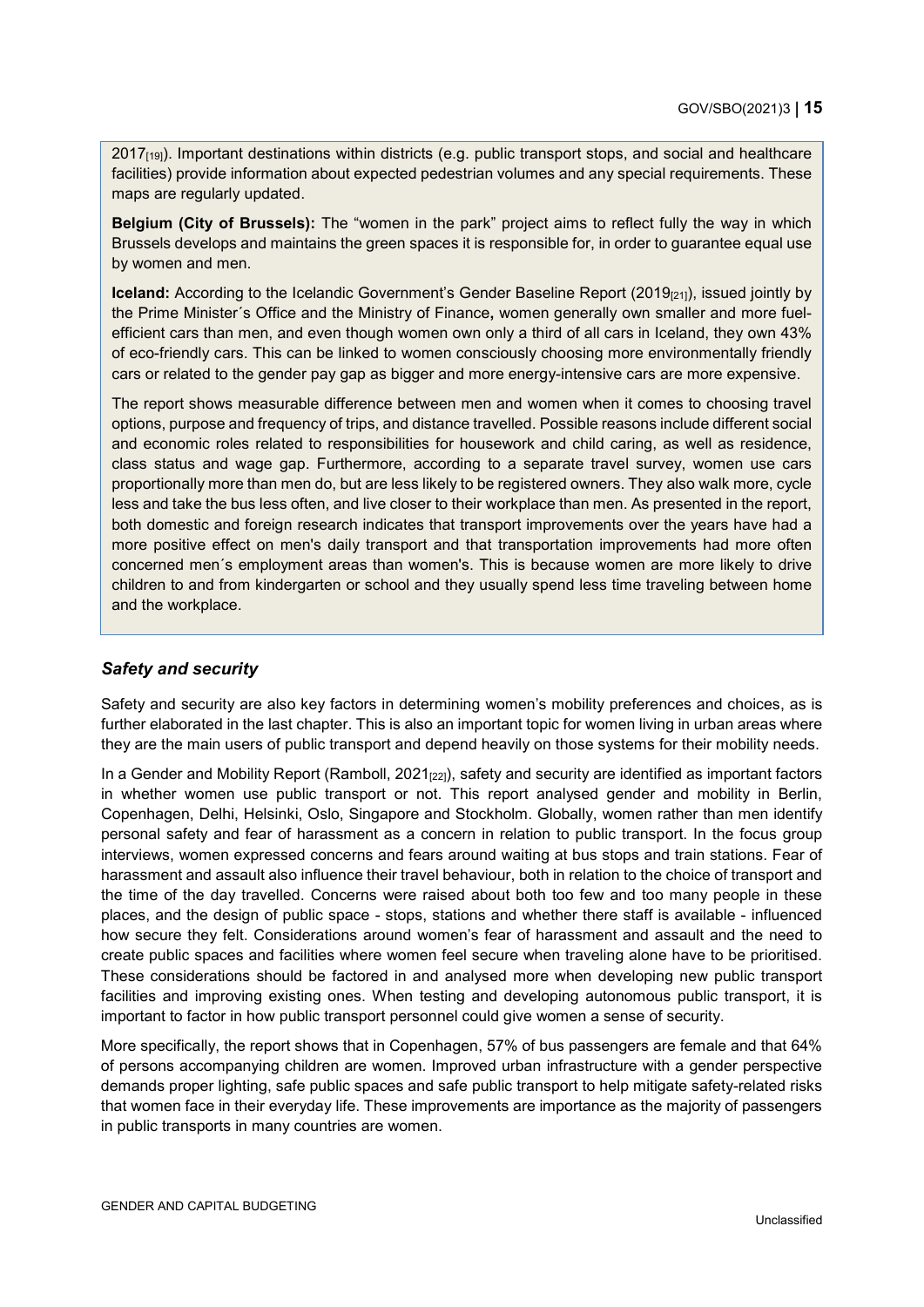#### *Implications*

The different needs and preferences of men and women show that gender equality is an important consideration when it comes to capital investments. Several OECD countries already consider gender dimensions in a comprehensive manner, including Belgium, Canada, Czech Republic, Iceland, Latvia, Lithuania, Luxembourg, Spain and Sweden (OECD, 2020<sub>[23]</sub>). Examples of how this is done are shown in [Box](#page-16-0) 4.

#### <span id="page-16-0"></span>**Box 4. Examples of how gender is taken into account in capital investment**

**Austria:** According to the general legal framework (laid down in constitution and regulated in in detail in the organic budget law), gender impact assessments must be done on all projects/legal drafts up to specific thresholds, and one out of five performance objectives for every budget chapter has to be gender-related. These gender-related objectives also cover capital investment. These assessments are transparently published through tables in the annual budget bill, visuals in the annual report of evaluations of impact assessments, and interactive webpages. Annual assessments of performance outcomes of the past year have to be done and be published, at latest five years after implementation of projects.

**Canada:** As part of the Investing in Canada Plan, recipients of federal funding for new major public infrastructure projects, with certain exceptions, are required to participate in the Community Employment Benefits initiative, which aims to support the diversification of recruitment, training and procurement practices for infrastructure projects. This initiative is also a requirement for all projects under the Disaster Mitigation and Adaptation Fund and for final proposals submitted for consideration to the Smart Cities Challenge. Implicated projects are required to set targets to provide employment and/or procurement opportunities for at least three of the groups targeted by the initiative, including women, and report on progress against these targets on an annual basis of the course of the project.

**Iceland**: In recent years the Ministry of Transport and Local government has conducted several surveys and statistical researches on gender-based travel methods and ownership of cars, while simultaneously carrying out research related to commuting patterns and distances around main rural service centres, as well as in the metropolitan area.

**Spain:** According to Constitutional Act 3/2007 for effective equality between women and men, the principle of equal treatment and opportunities between women and men will inform, on a horizontal basis, all public actions. As for capital investment, article 31 states that public administrations shall take gender perspectives into account in the design of cities, in urban policies, and in the definition and execution of urban planning (OECD, 2020<sup>[23]</sup>).

Gender-responsive investments have the power to address gender inequalities and empower women by responding to diverse needs in society, although it is still not broadly implemented. This can maximise the benefits of investments for all citizens and accelerate the socio-economic mobility of women, girls and other groups. This can also improve the lives of women and girls by taking into account gender considerations as well as bringing other social and economic benefits.

Improving public transport options according to women's preferences can increase working hours of women. This can lead to increased output for societies and increase tax income, which can have positive impact on welfare and equality.

Given that the budget is the central policy document of every government, and the central role it plays in determining how resources are allocated to deliver outcomes, it is appropriate that crosscutting priorities such as gender are considered as part of the budget process. The following chapter looks at how gender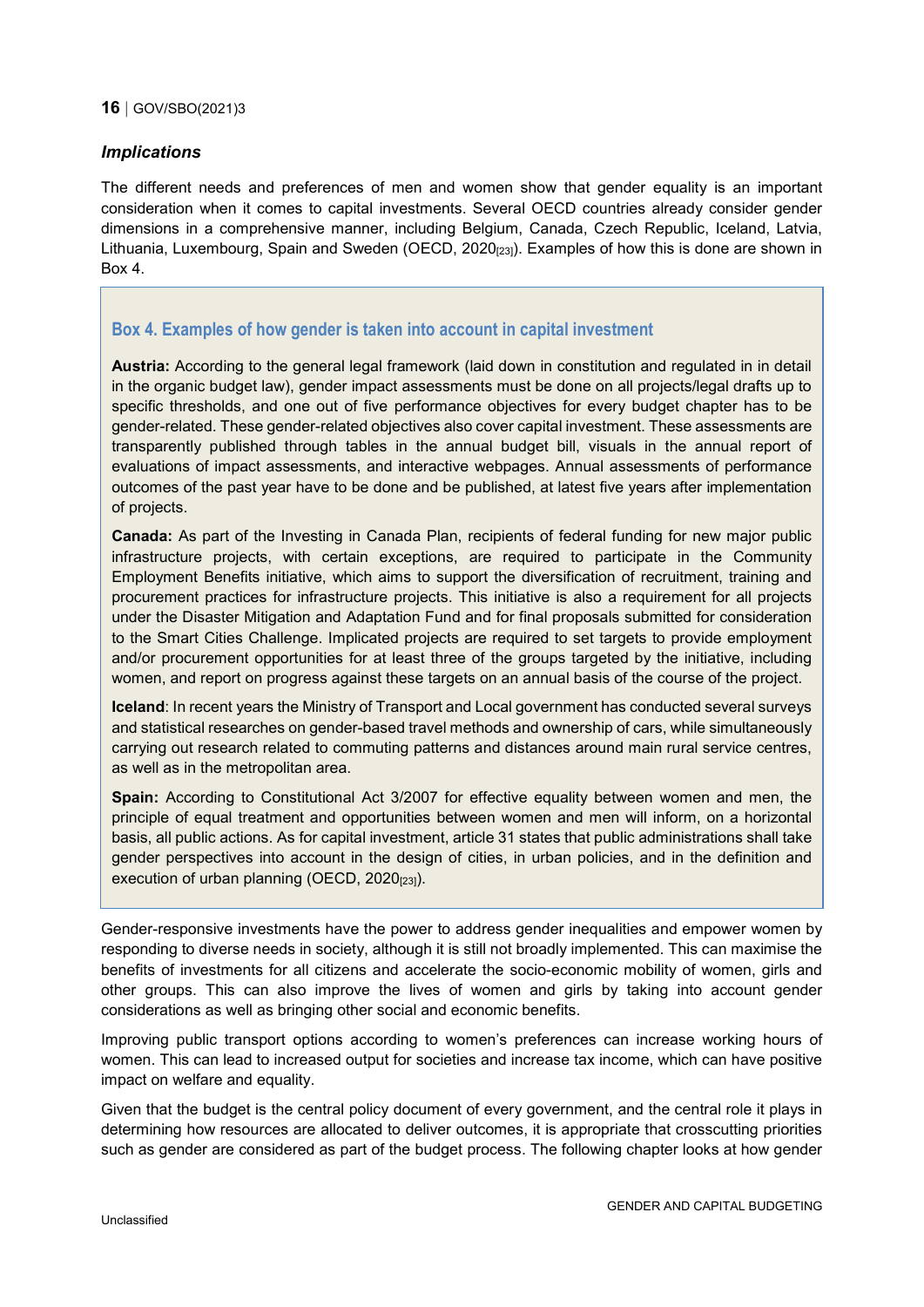considerations can be taken into account in relation to capital projects during the budget process and during the budget execution phase with impact assessments.

It is important to keep in mind that this is an area of work in process, where important steps have been reached, but improvements can be made. As discussed in Chapter 5, climate-related investments can trigger increased gender equality as part of climate resilient assessments, while also making the process more complex by including more crosscutting priorities.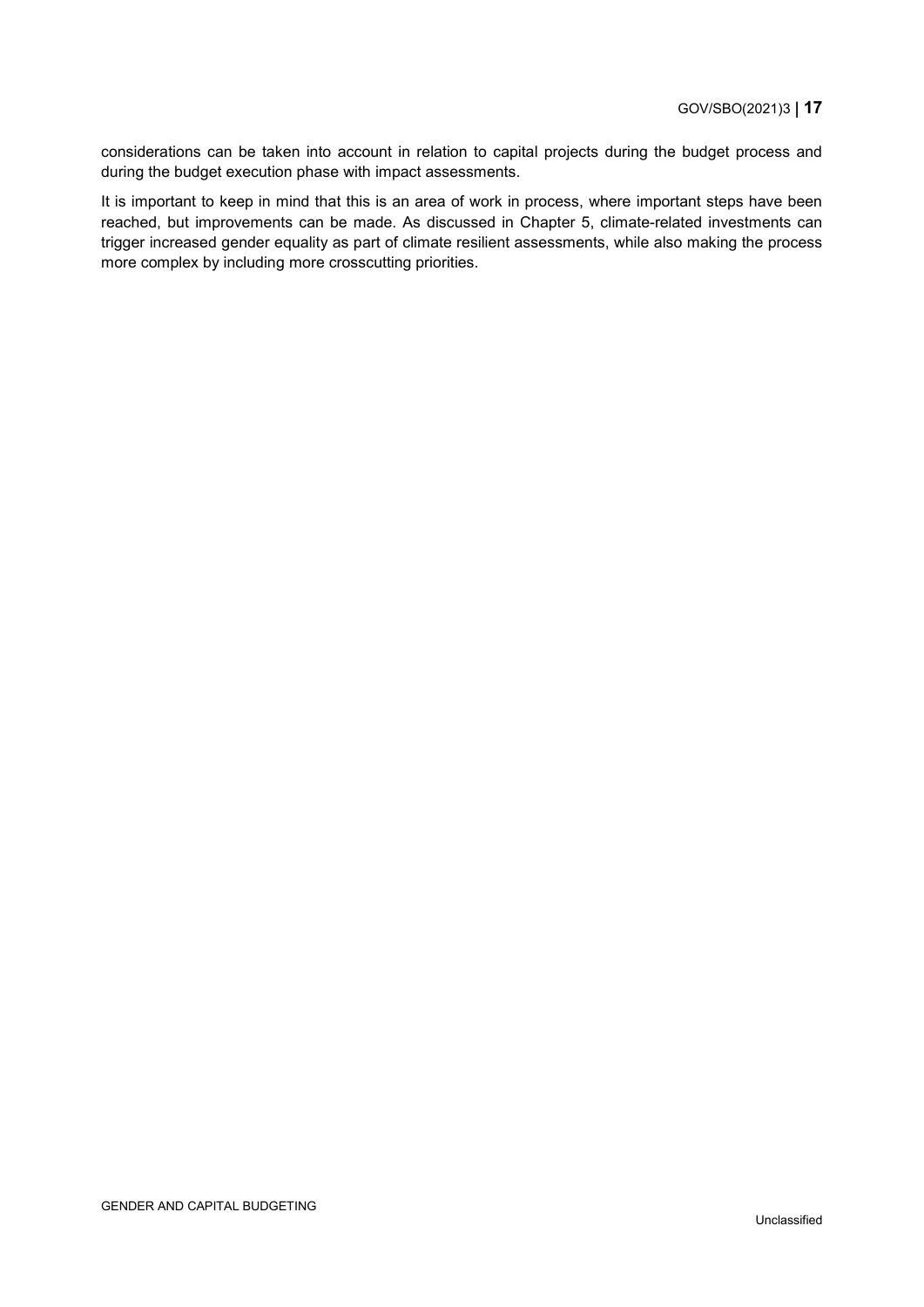# <span id="page-18-0"></span>**4 A framework for gender capital budgeting**

According to OECD's Gender Budgeting Framework, Gender Budgeting involves using the analytical tools of the budget process in a systematic way to promote equality. Gender gaps persist in all areas of social and economic life in OECD countries, and including gender perspectives in the budget process can have considerable impact on government-wide policy-making.

Gender capital budgeting is the application of gender budgeting tools to capital investment decisions. This ensures that gender equality considerations are given due attention in decision-making and assist in making informed decisions that progress gender equality goals.

The framework for gender capital budgeting in this chapter identifies tools that can be used as part of the budget process to bring a gender lens to capital investment decision-making, including:

- Applying a gender perspective when identifying performance measures for capital programmes
- Requiring gender impact assessments for capital budget proposals
- Undertaking gender impact assessment of the overall capital investment programme included in the budget
- Requiring cost-benefit analysis that take into account gender considerations to accompany capital budget proposals
- Requiring gender impact assessments in budget execution for specific investment projects, which are generally included in the budget proposal, but are only concrete enough to be assessed after the concerning budget had been concluded

To be effective, gender capital budgeting must take into account and be responsive to the realities of the budget process in an implementing country. The possibility of making relevant changes varies depending on the phases of the budget cycle, that is, planning, formulation, approval, execution, evaluation and oversight.

The decisions taken in each phase of budgeting is critical for an effective approach to gender capital budgeting. Gender capital budgeting works best where parliament and the executive both play an active role in the budget process, and ideally, where civil society has an active voice. The best opportunity to influence the decision-making process is during the early phases, although input during the evaluation phase can also be useful in terms of helping to formulate the budget for the following year. Performanceoriented budgeting systems are more likely to include gender capital budgeting than input-based systems.

In advanced systems, gender considerations are included when preparing guidelines and setting expenditure ceilings, preparing ministry spending proposals, securing legislative approval, monitoring, evaluating and ensuring accountability. In Iceland, capital investment has been assessed in the framework of a generally comprehensive system of gender assessments. Some other countries, such as Austria and Canada, include most of these steps in their legal frameworks and guidelines, but in many countries, capital investment is often a part of a budget where gender related assessments are lacking.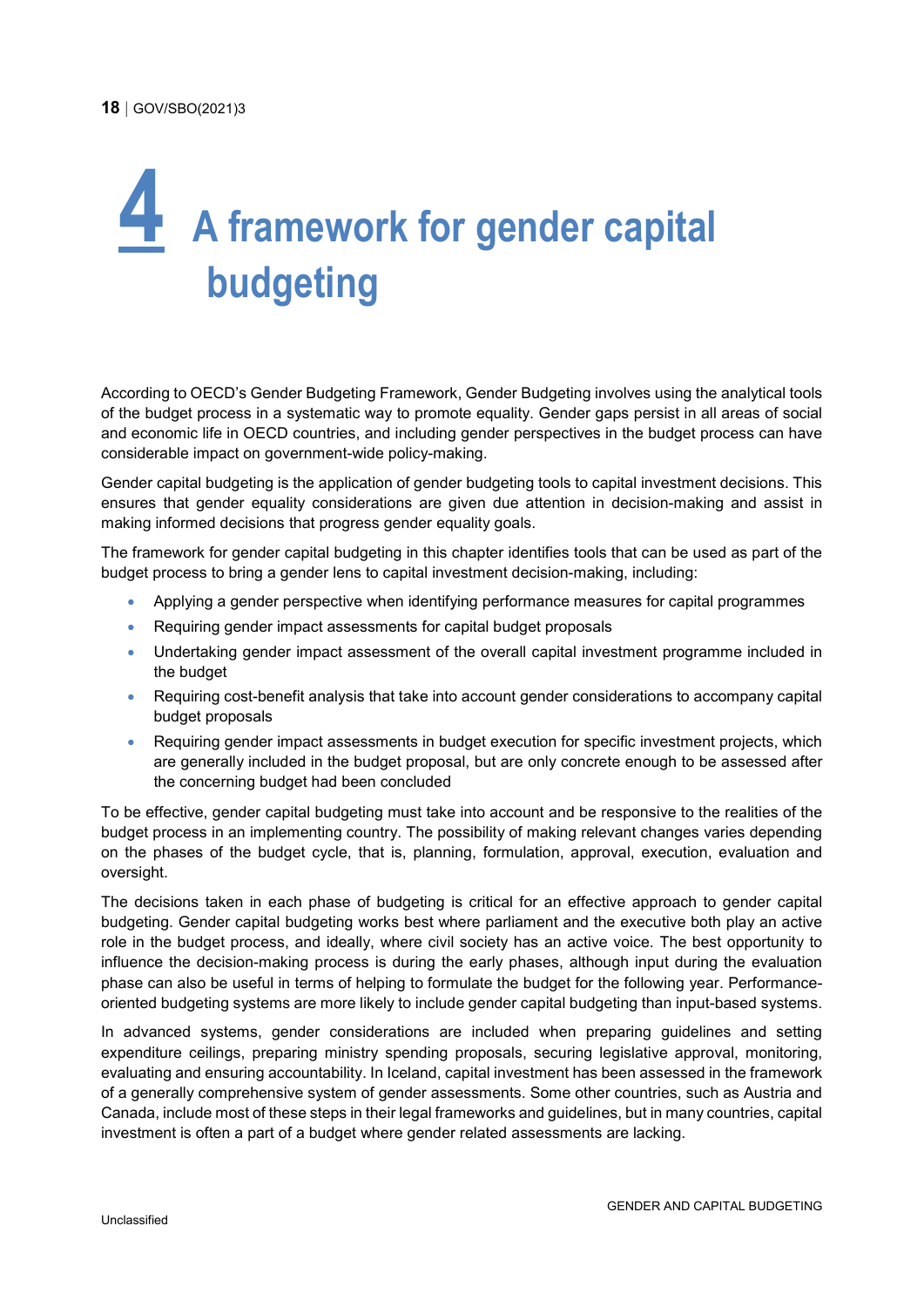#### <span id="page-19-0"></span>**Tools for gender capital budgeting**

#### *1. Applying a gender perspective to performance setting for capital programmes*

Key performance indicators are an essential tool for monitoring the gender impacts of budgeting decisions, including capital budgeting decisions. Monitoring the performance and impacts of capital investment enables the use of adaptive management approaches that can respond to changing conditions over the lifespan of the investment. This allows continuous improvement in the sustainability and service delivery of infrastructure across the different phases of the lifecycle.

[Box](#page-19-1) 5 presents examples of countries that apply a gender perspective when setting performance measures, including within capital programmes.

#### <span id="page-19-1"></span>**Box 5. Examples of countries that apply a gender perspective to performance setting**

**Austria:** In Austria, as part of its new system of performance budgeting implemented in 2013, each federal ministry must set five outcome objectives, one of which is to relate to gender equality. For example, the Ministry of Climate Action´s budget includes an objective that states:

"*Ensuring gender equality in mobility…raising awareness with regard to gender-relevant aspects in the transportation system. As such, specific training courses are offered in the ministry to sharpen gender competence in everyday mobility. In addition, awareness raising among planners of the transport companies (…) is in particular important*."

The objective is tracked by counting the number of people in traffic planning and control with gender competencies". The number of people trained is to increase by 100% in 2021.

**India:** India is taking a holistic approach to women's empowerment by focusing on social, economic and political factors, and gender equality should be reached by ensuring that it is addressed by each ministry. Social ministries focus on issues like education, health, and the status of women within their families, while economic ministries focus on asset ownership, income generation, skills development, and appropriate technology. Emphasis has been put on the participation of women in decision-making and this should cover capital budgeting. India has included a column on gender outcomes in the budget to ensure that gender concerns are addressed and mandated ministries to identify three to six gendermainstreaming programmes, and to undertake initiatives and special measures to improve women's access to services – as already pointed out in [Box](#page-13-1) 2.

Despite considerable scope for performance information to provide information on how capital investment is serving different parts of society, gender performance indicators in the area of capital investments tend to be scarce. For example, the budget for the Austrian ministry responsible for all public investments in railways and motorways did not include a gender outcome objective related to capital investment. A key challenge with implementing a gender perspective to performance setting, and specifically for gender capital budgeting, is that effective monitoring requires gender-disaggregated data, which is not available in all sectors in OECD countries.

#### *2. Gender impact assessments for capital budget proposals*

Ex-ante gender impact assessments can help ensure information on the gender impacts of capital investment proposals are part of the infrastructure decision-making process. The assessments aim to highlight the potential impacts in terms of relative distribution of resources, opportunities, constraints and power in a given context or project, fixed in the corresponding budget proposal [\(Box](#page-20-1) 6).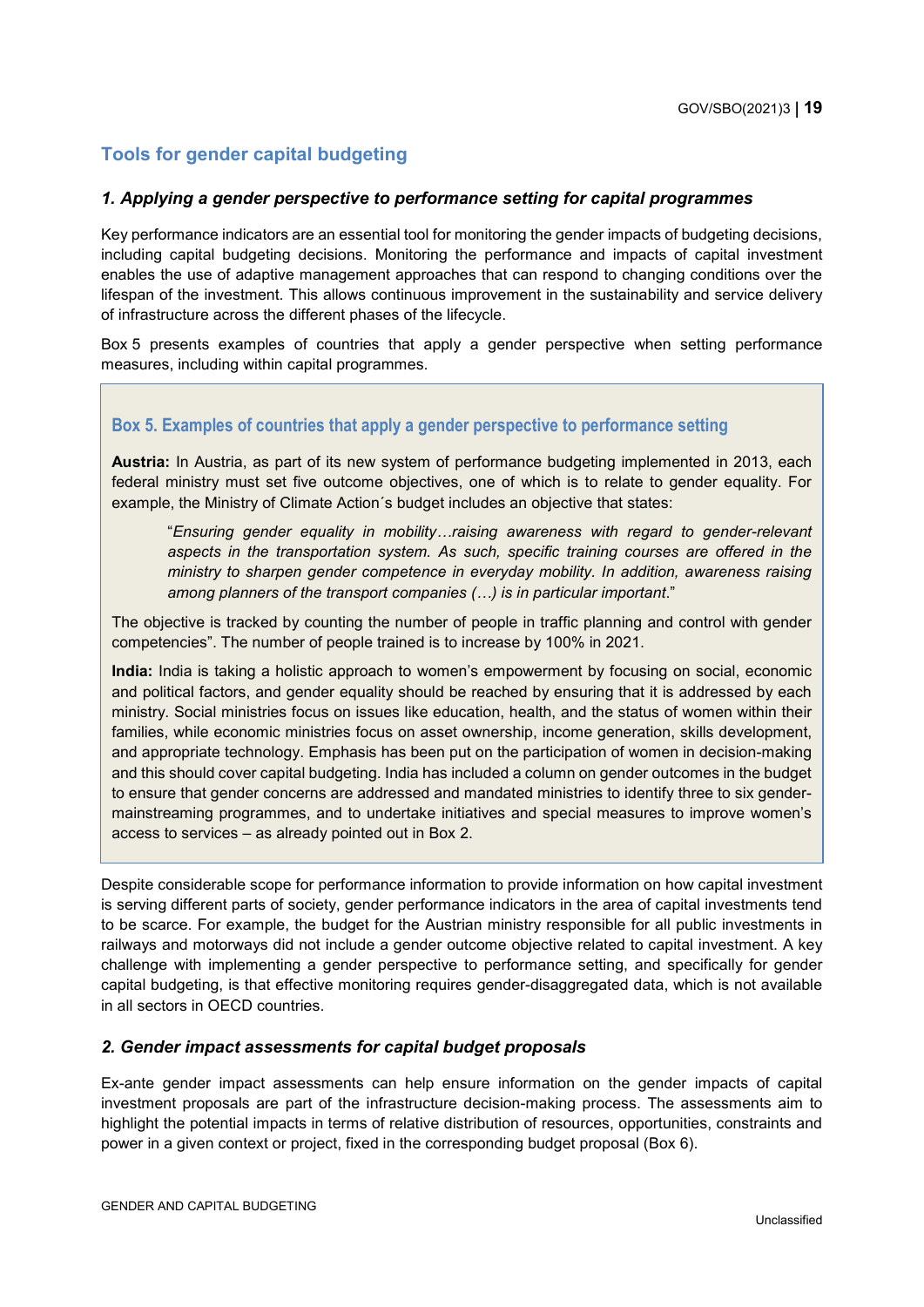#### <span id="page-20-1"></span>**Box 6. Examples of countries that require gender impact assessments for capital budget proposals**

**Austria:** Where projects exceed a certain value, gender impact assessments must be undertaken. This is important in the context of capital investment, which is often costly, for example railways, motorways, and defence equipment.

**Norway:** When developing large-scale projects, two assessments are required. Firstly, during the preparation phase, a life cycle (gender) impacts assessment is to be undertaken. Secondly, when all work has finished, an assessment is required to evaluate whether the assumptions from the preparation phase were really implemented. To improve transparency, these assessments can be done by independent institutions and should be published. These assessments can be used to prioritise investments that progress gender equality goals.

**South Africa:** In South Africa, a gender impact-assessment system, covering parts of the budget, has been implemented. The Women's Budget Initiative analysed six national ministries, as well as public sector employment and taxation, where gender issues in both social and economic sectors were highlight. Subsequently, the process was expanded to all ministries as well as how national, provincial, and local governments interacted in developing health policies and budgets.

Source: Concept (2021<sub>[24]</sub>), The Concept Symposium on Project Governance: Stotsky, Kolovich and Kebhai (2016<sub>[25]</sub>), Sub-Saharan Africa: A Survey of Gender Budgeting Efforts, IMF Working Paper WP/16/152; Elson and Sharp (2010<sub>[26]</sub>), The International Handbook of Gender and Poverty: Concepts, Research and Policy.

Impact assessments should be applied systematically as early as possible in the infrastructure investment process when alternatives and opportunities for risk avoidance and synergies are still politically, economically and technically feasible. In the project design phase, measures to prevent and minimise negative impacts should be identified. Likewise, compensation measures for any estimated residual impact should be identified as early as possible, and be planned and budgeted for.

In line with best practices from the OECD Recommendation on the Governance of Infrastructure, capital investment assessments should consider the potential impacts on gender over the whole life of a capital asset, including its disposal. For this reason, gender impact assessments should look at impacts not just in the construction phase, but also over the course of the asset's use. [Table](#page-20-0) 1 illustrates what to consider when conducting budget impact analysis.

#### <span id="page-20-0"></span>**Table 1. Gender Budgeting: Budget Impact Analysis**

| Impacts     | Phase                | <b>Considerations</b>                                                         |
|-------------|----------------------|-------------------------------------------------------------------------------|
| Short-term  | Construction phase   | Share of women involved in construction activity                              |
| Medium-term | Implementation phase | Share of women as end-users of completed projects                             |
| Long-term   | Outcomes phase       | Economic: Impact of completed projects on labour force participation by women |

Capital investments should produce no negative impact on gender inequality, and preferably produce a net gain to gender equality; in any case, as it in the Canadian experience, impacts should be well considered and understood, even if they are always balanced. Where construction and operation of infrastructure is necessary, innovative measures (academic support in measuring impacts; management systems to implement changes when weaknesses are detected) to manage any gender inequalities that are created throughout the construction and use of the asset should be factored into the analyses of the various options being considered.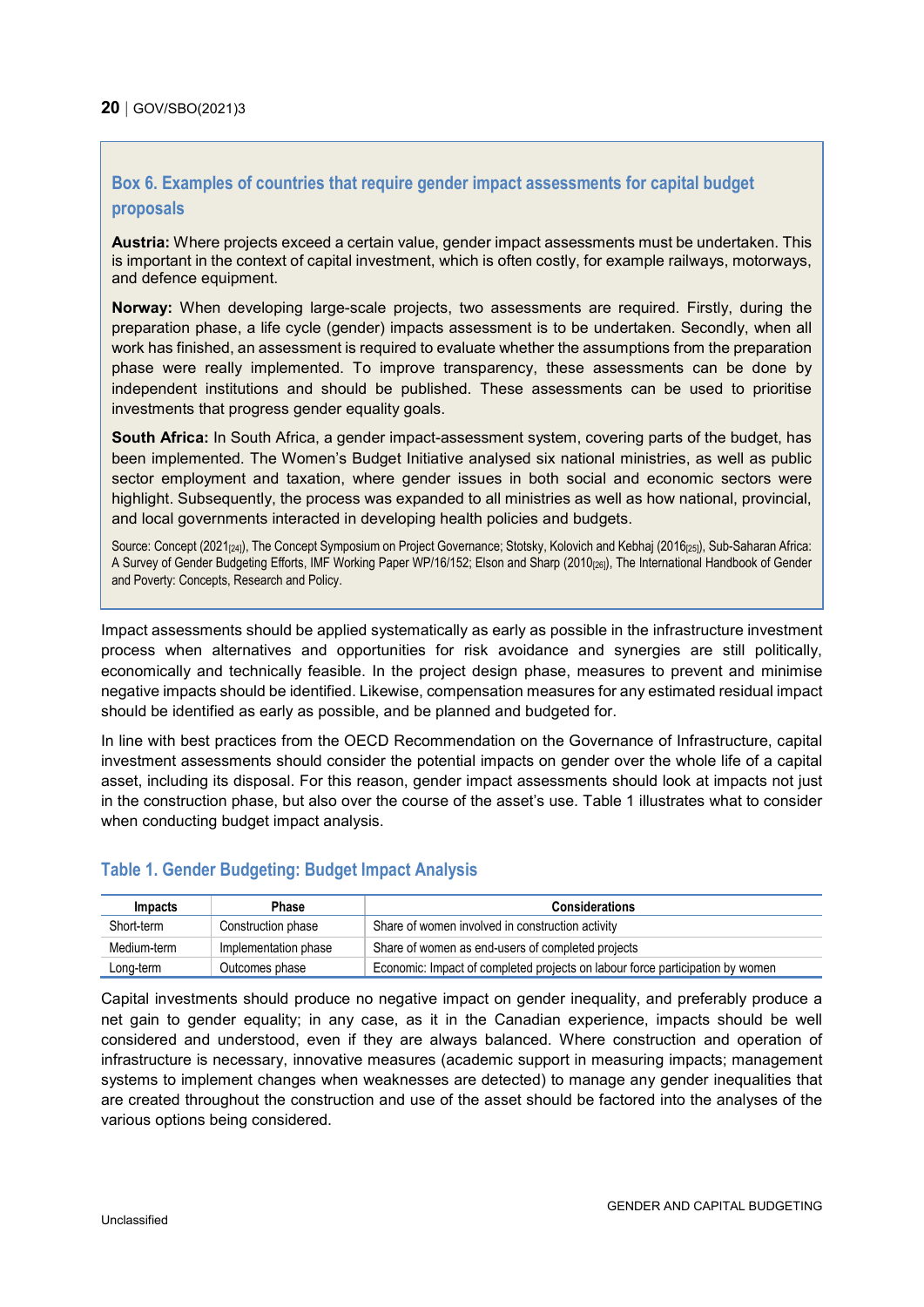The constraints and opportunities identified through gender impact assessments can be addressed by specific actions detailed in a gender action plan. For example, this might include incorporating breastfeeding rooms in public or office buildings or making sure that streets, walkways and public spaces are well lit to facilitate women's use. Examples of adjustments made to capital budget programmes to mitigate gender equality impacts identified in gender impact assessments are provided in [Box](#page-21-0) 7.

#### <span id="page-21-0"></span>**Box 7. Examples of adjustments to capital programmes from gender impact assessments**

#### **Canada**

**Capital investment funding in local communities through a municipal Top-Up:** The federal Gas Tax Fund supports thousands of infrastructure projects each year in communities across Canada. It supports a broad range of assets, such as local roads and bridges, public transit and water systems, which are expected to benefit all Canadians. These investments should support productivity and economic growth and strengthen cities and communities. In the short term, the construction of the projects had been expected to carry more benefits that are indirect for men, who represent over 80 per cent of the total construction workforce.

The government has taken steps to increase women's representation, including funding for an apprenticeship incentive grant for women to encourage careers in areas with low representation of women, and a new pre-apprenticeship programme that will also benefit Indigenous peoples, newcomers and persons with disabilities.

**Making zero-emission vehicles more affordable:** Available research indicates that the current demographics of early adopters who purchase or lease zero-emission vehicles are more likely to be well-educated, high-income earners. In order to make such vehicles more accessible and affordable, the Canadian Government has provided funding to expand the network of refuelling and charging stations, as well as purchase incentives for new zero-emission vehicles. Over time, as ZEVs become more affordable and readily available, ZEV vehicle purchasers are expected to reflect the general vehicle-owning population, namely individuals of diverse language, education levels, marital status and culture.

Source: Government of Canada (2019<sub>[27]</sub>). Gender Report: Budget 2019.

Funding for capital investment projects could be made conditional with the implementation of actions set out in the EU Gender Action Plan 2021–2025 (GAP III), which methodologically brings the gender lens to new policy areas in the European Green Deal, regarding criteria for green – and digitalised projects in the sense of recovering from COVID-19 (European Commission, 2020<sub>[28]</sub>).

One of the challenges with requiring gender impact assessments for capital budget proposals is that these projects are often outsourced to private companies, for example through public private partnership agreements. In these instances, normal requirements for gender impact assessments may not apply. For example, in Austria, capital projects are usually included in framework agreements between the federal state and the private company. A gender impact assessment still has to be done but according to the framework agreement, it only includes macro-perspectives, not assessments for individual capital projects.

#### *3. Undertaking gender impact assessment of capital investment programmes in the budget*

Countries can use gender impact assessments to review their decision-making processes, and to increase the focus on ex-ante gender assessment of budget proposals. Gender impact assessments of capital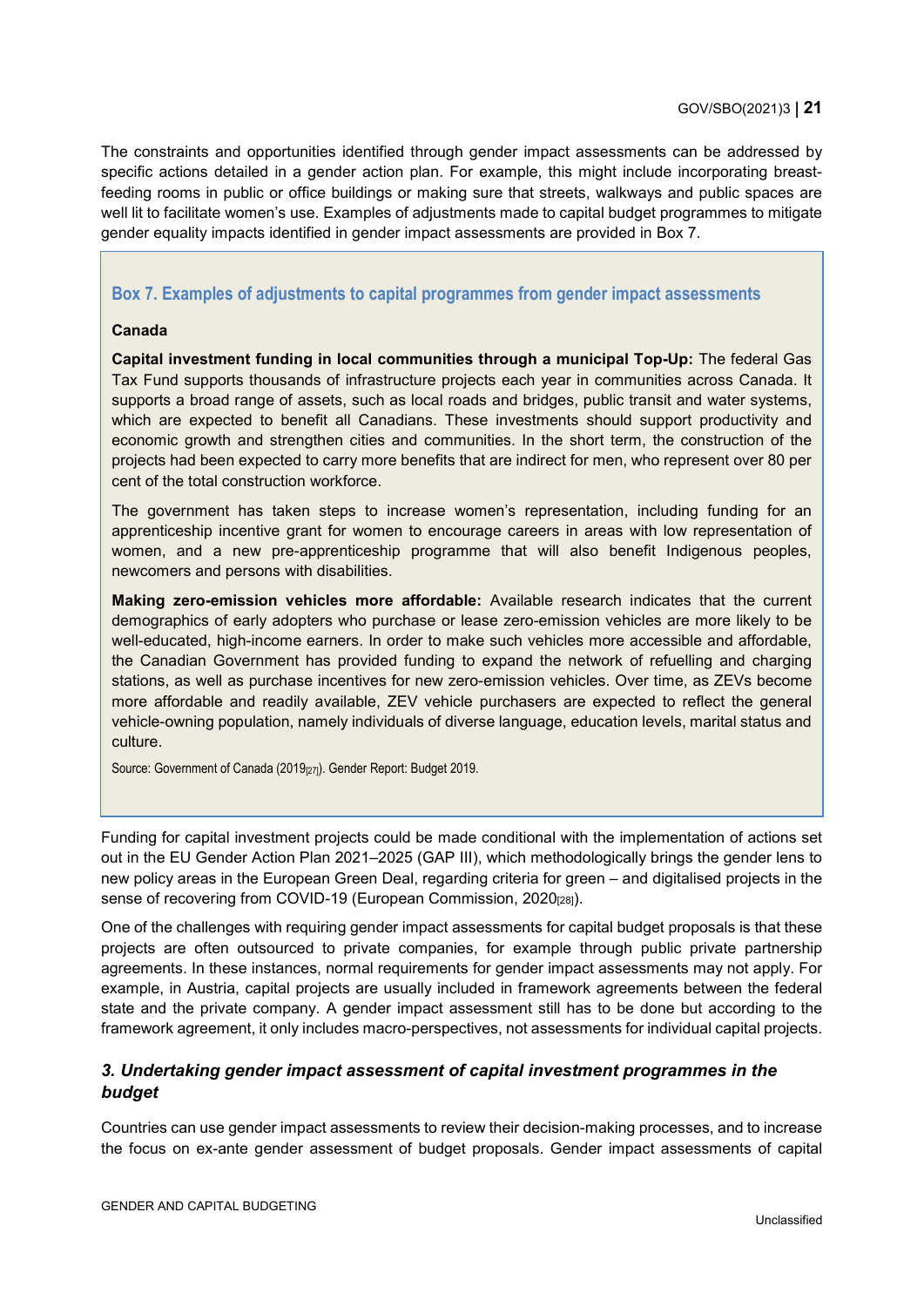investments can be adopted as a pilot project, where governments may decide whether to institutionalise it into the regular budget process. After the pilot phase, countries can expand this approach to include gender impact assessment as a routine part of all relevant decision-making, including budgetary decisions.

#### <span id="page-22-0"></span>**Box 8. Iceland's gender impact assessment of its capital investment programme 2020 and 2021**

This capital investment programme, designed for addressing implications of COVID-19, contained projects in transport infrastructure, building construction and maintenance, research and innovation, energy exchange and green solutions and digitalisation.

All proposals from line ministries had to estimate the number of jobs created and their gender ratio, although this could not be achieved for all projects, due to lack of information, In total the Ministry of Finance estimated that around 85% of jobs created would be performed by men.

In the second phase of this programme – for the budget 2021 – the gender ratio of jobs created after construction was to be completed and general gender impacts on users analysed. In this second phase, improvements regarding the gender ratio were expected, as well as environmental impacts due to adjustments of project composition after impacts assessments.

Iceland is at the forefront globally when it comes to gender budgeting and has in place a sophisticated system of gender budgeting that was implemented after the 2008 global financial crisis. Today, the investment-focus has been added and Iceland is expanding their assessments with the lessons learned from the current crises.

#### *4. Cost-benefit analysis of capital budget proposals to include gender considerations*

The analysis of capital budget proposals should include externalities, including gender equality impacts. Such gender impacts, whether positive or negative, should be quantified so that trade-offs can be assessed objectively based on a common framework of reference. Where this is not possible or appropriate, full account should be taken in qualitative terms. As with gender impact assessments, costs and benefits should be considered across the entire life of the asset. Gender equality impacts should include deconstruction and renovating the asset after its useful life ends.

Understanding the cumulative impacts — both positive and negative, the synergies and trade-offs – can help determine whether the overall mix of capital assets is optimal.

Having information from cost-benefit analysis with budget proposals can help more informed decisionmaking. It may be that cost-benefit analysis shows that capital projects that have significant gender equality benefits may not considered as viable when considered in isolation.

#### *5. Gender impact assessments in budget execution of capital investments*

Another possible way to analyse gender impacts is to assess gender impact in budget execution for specific investment projects. This approach can complement the other gender assessment tools discussed above. Specifically, public procurement is a key tool to advance gender considerations in budget execution. The OECD paper on gender and public procurement provides different tools on how to embed gender considerations in the procurement processes ranging from users involvement and needs analysis to contract execution (OECD, forthcoming<sub>[29]</sub>).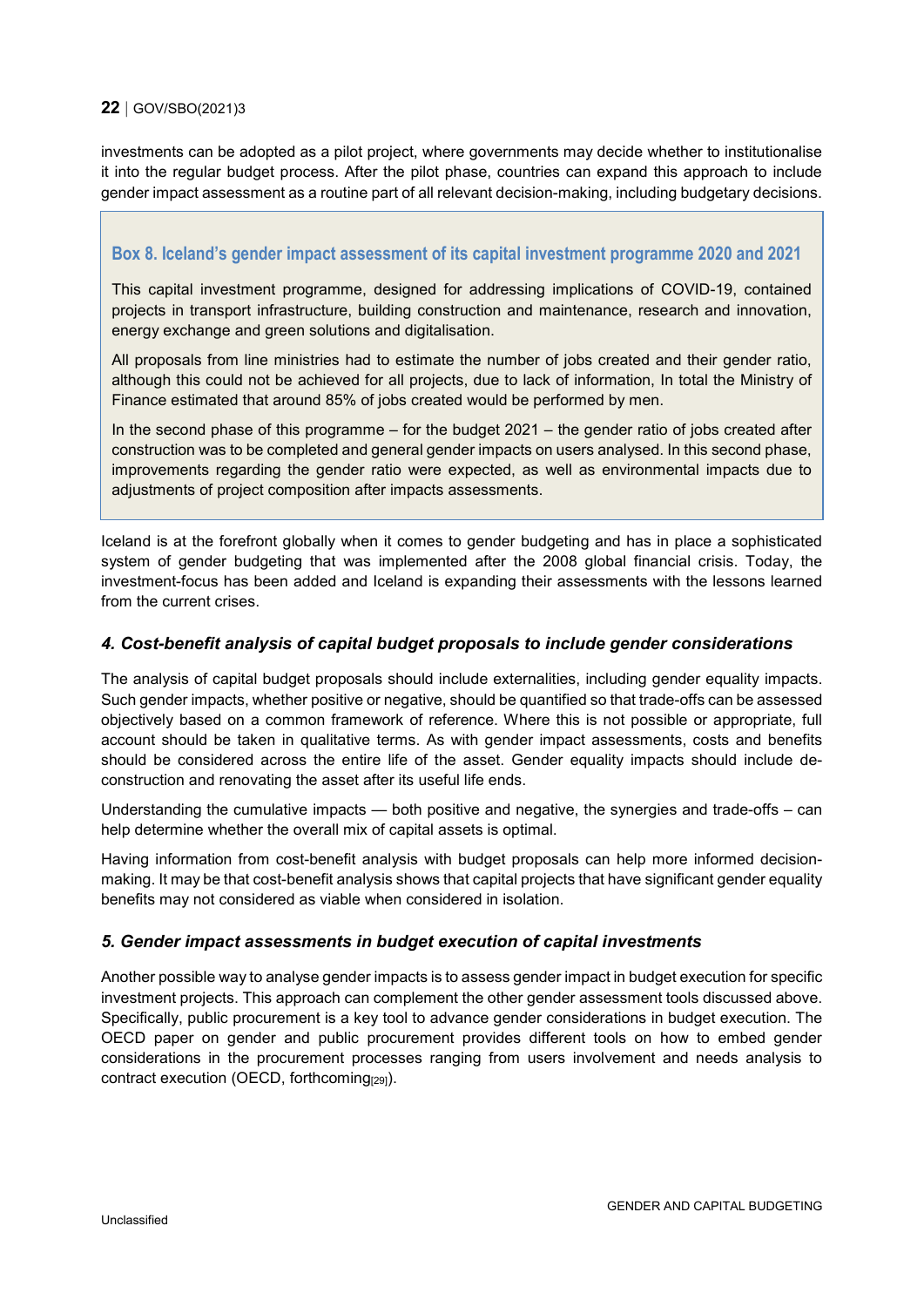#### <span id="page-23-0"></span>**Challenges and potential solutions**

In applying these gender capital budgeting tools, countries face a number of key challenges. Two are worth highlighting in greater depth. First, gender aspects need to be taken into account early in the capital budgeting process, and second, there can be limited availability of evidence on gender impacts. Other challenges include the availability of gender disaggregated data und lack of political will.

#### *Gender aspects need to be taken into account early in the capital budgeting process*

Understanding the gender impact of projects is crucial in the early stages of developing capital budget proposals. OECD countries that consider gender dimensions at the planning stage of the infrastructure lifecycle include Belgium, Czech Republic, Iceland, Lithuania, Luxembourg, Spain and Sweden (OECD, 2020<sub>[23]</sub>). Ignoring gender impacts during this stage risks the success of the project and hinders the correction of deficiencies in later stages.

In Canada, Gender Based Analysis Plus ("GBA+") are required to accompany budget proposals. As part of a detailed assessment, which includes expected benefits and mitigation strategies (should negative differential impacts be found), ministries must identify the timing of the analysis performed according to one of the following four options:

- GBA+ was performed on the existing programme (in cases where a programme is seeking a renewal of funding);
- Early in the development phase (when options/proposals are being considered);
- Mid-point (when options and proposals are being finalised); and/or
- Later stage (after proposals are finalised, prior to submission of proposal).

The Gender Impacts Report accompanies the budget, highlighting the GBA+ for each budget proposal and shows clearly the expected gender and diversity impacts of budget measures. There is a risk that the tools shown above are applied too late in the planning process to influence key decisions about what project to build and where to build it, resulting in missed opportunities to minimise negative impacts and maximise positive ones. However, requiring these to be undertaken as part of the budget process can help encourage gender considerations to be built in upstreaming the project.

#### *Limited availability of evidence on gender impacts*

In order to implement the tools of gender capital budgeting, governments need to have evidence on gender aspects. Often this might require increased efforts to collect gender-disaggregated data. Sweden, which has a long history of gender mainstreaming, devotes substantial effort into collecting *new* genderdisaggregated data.

Governments may need to engage in partnerships with the private sector, academia and civil society to ensure that relevant data are defined, measured, collected, analysed and synthesised in ways that they are useful for decision makers and the public. As broad expertise in collecting, connecting and interpreting quality data might not exist across all sectors (especially for capital investment), capacity building is a key enabler of data-driven approaches to the sustainable operation and planning of infrastructure projects.

Inclusive and meaningful stakeholder consultation with women is another way through which governments could increase the availability of evidence on gender aspects. Consultation facilitates a good understanding of service needs and preferences and helps to ensure that infrastructure development is culturally appropriate and well aligned with demand. To be effective, stakeholder consultation should be integrated throughout the life of the asset and be strengthened by comprehensive stakeholder analysis to identify all potential female users, as well as non-user groups, which could be affected directly or indirectly.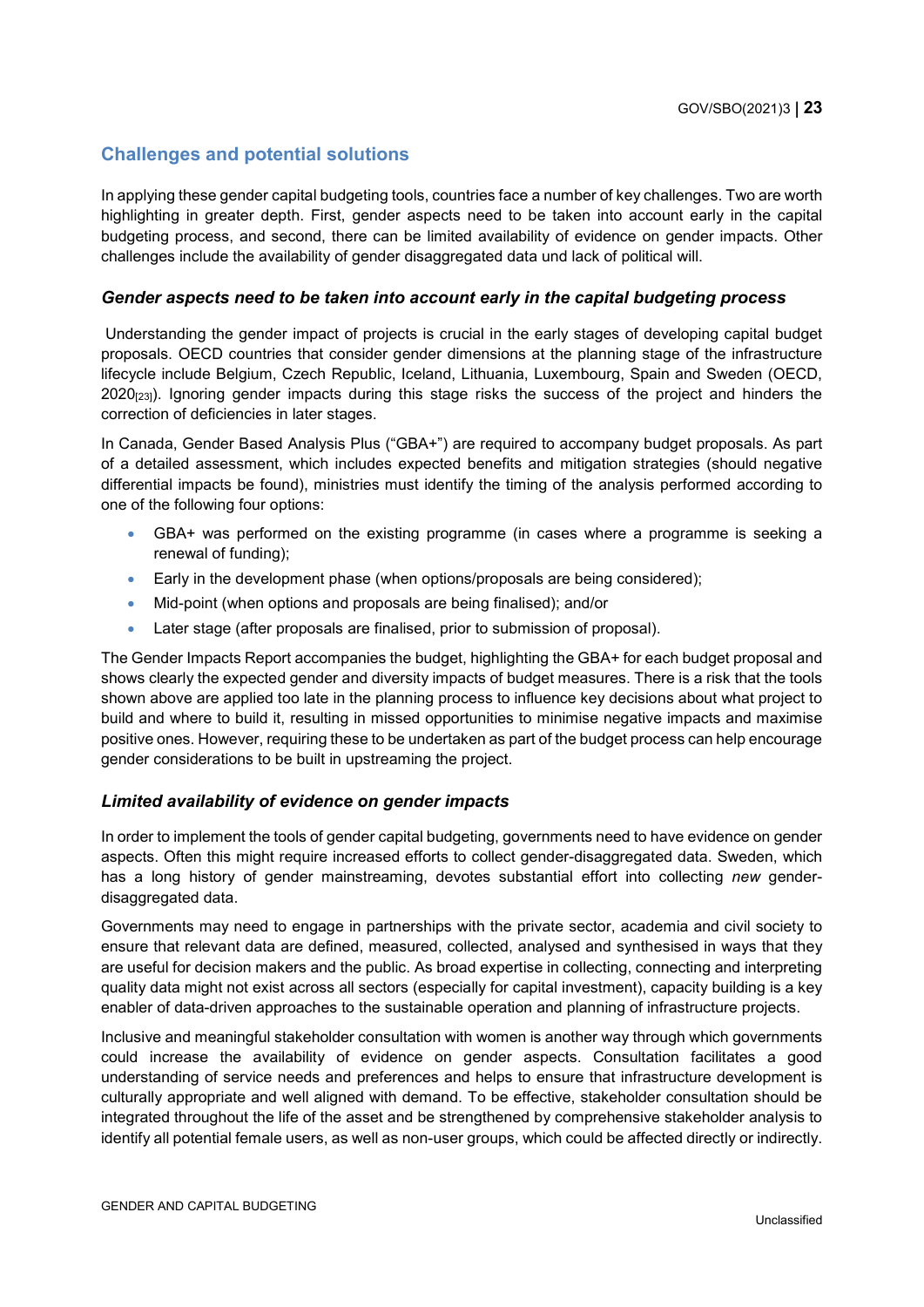## <span id="page-24-0"></span>**References**

| Black, D., N. Kolesnikova and L. Taylor (2014), "Why do so few women work in New York (and<br>so many in Minneapolis)? Labor supply of married women across US cities", Journal of Urban<br>Economics, Vol. 79, pp. 59-71, http://dx.doi.org/10.1016/j.jue.2013.03.003.                                                                     | $[13]$ |
|---------------------------------------------------------------------------------------------------------------------------------------------------------------------------------------------------------------------------------------------------------------------------------------------------------------------------------------------|--------|
| Chant, S. (ed.) (2010), The International Handbook of Gender and Poverty: Concepts, Research<br>and Policy, Esward Elgar: Cheltenham.                                                                                                                                                                                                       | $[26]$ |
| Concept (2021), The Concept Symposium on Project Governance, https://www.ntnu.no/concept.                                                                                                                                                                                                                                                   | $[24]$ |
| EIGE (2017), Relevance of gender in the policy area, https://eige.europa.eu/publications/gender-<br>transport.                                                                                                                                                                                                                              | $[19]$ |
| European Commission (2020), EU Gender Action Plan III, https://ec.europa.eu/international-<br>partnerships/system/files/join-2020-17-final en.pdf.                                                                                                                                                                                          | $[28]$ |
| European Commission (2019), A European Green Deal: Striving to be the first climate-neutral<br>continent, https://ec.europa.eu/info/strategy/priorities-2019-2024/european-green-deal en.                                                                                                                                                   |        |
| Foran, C. (2013), How to design a city for women,<br>https://www.bloomberg.com/news/articles/2013-09-16/how-to-design-a-city-for-women.                                                                                                                                                                                                     | $[20]$ |
| Fouillet, A. et al. (2006), "Excess mortality related to the August 2003 heat wave in France",<br>International Archives of Occupational and Environmental Health, Vol. 80/1, pp. 16-24,<br>http://dx.doi.org/10.1007/s00420-006-0089-4.                                                                                                    | $[15]$ |
| Government of Canada (2019), Gender Report: Budget 2019,<br>https://www.budget.gc.ca/2019/docs/gba-acs/gbs-acs-en.pdf.                                                                                                                                                                                                                      | $[27]$ |
| Government of Iceland (2019), Gender Baseline Report.                                                                                                                                                                                                                                                                                       | $[21]$ |
| Nafilyan, V. (2019), Gender differences in commute time and pay: A study into the gender gap<br>for pay and commuting time, using data from the Annual Survey of Hours and Earnings,<br>https://www.ons.gov.uk/employmentandlabourmarket/peopleinwork/earningsandworkinghours<br>/articles/genderdifferencesincommutetimeandpay/2019-09-04. | $[18]$ |
| Ng, W. and A. Acker (2018), "Understanding Urban Travel Behaviour by Gender for Efficient and<br>Equitable Transport Policies", International Transport Forum Discussion Papers, No. 2018/01,<br>OECD Publishing, Paris, https://dx.doi.org/10.1787/eaf64f94-en.                                                                            | $[11]$ |
| OECD (2021), Unemployment rate, https://data.oecd.org/unemp/unemployment-rate.htm.                                                                                                                                                                                                                                                          | $[7]$  |
| OECD (2020), EPOC Survey on integrating gender in environmental policies.                                                                                                                                                                                                                                                                   | $[23]$ |